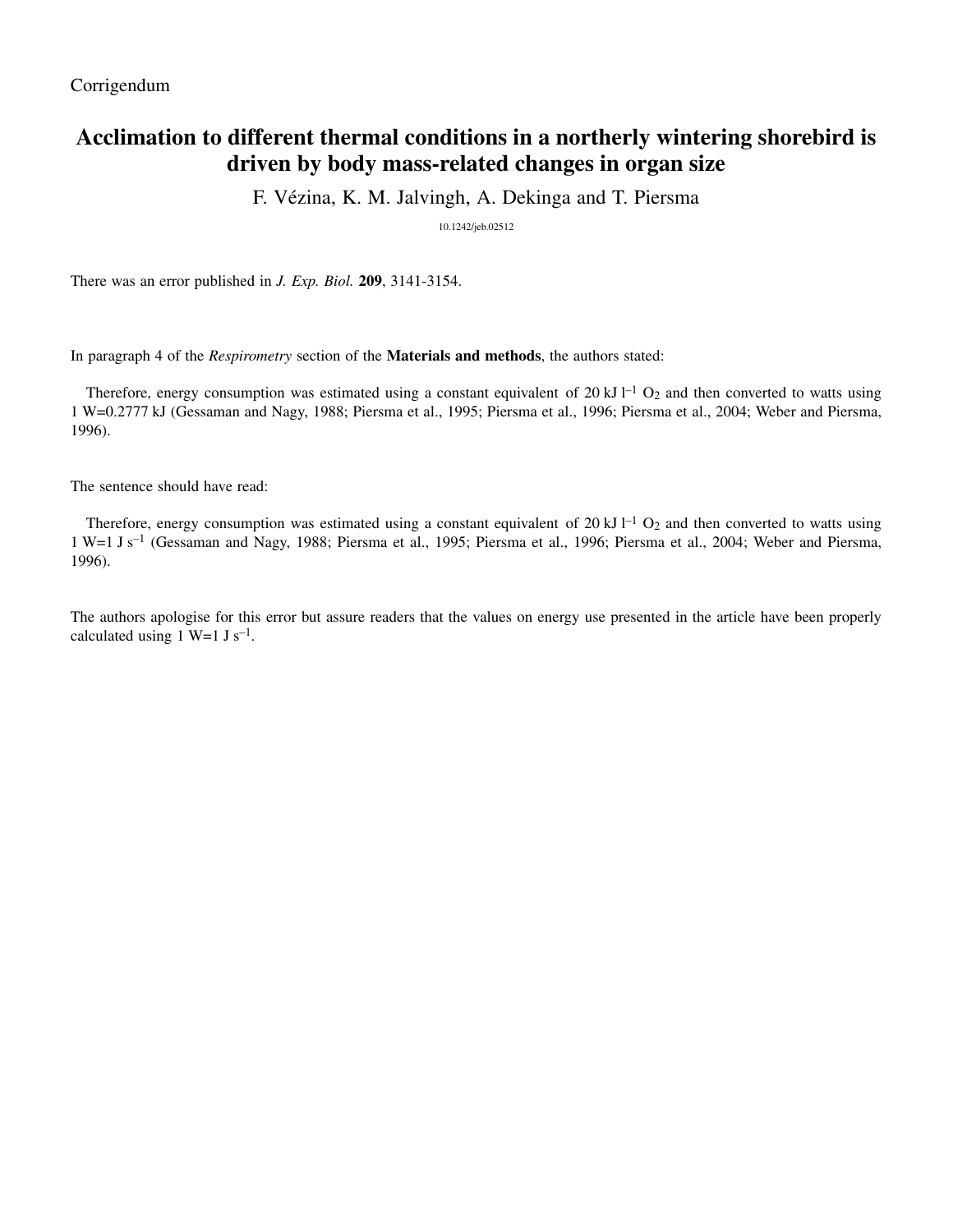# **Acclimation to different thermal conditions in a northerly wintering shorebird is driven by body mass-related changes in organ size**

François Vézina<sup>1,\*</sup>, Kirsten M. Jalvingh<sup>1</sup>, Anne Dekinga<sup>1</sup> and Theunis Piersma<sup>1,2</sup>

*1 Department of Marine Ecology and Evolution, Royal Netherlands Institute for Sea Research (NIOZ), PO Box 59, 1790 AB Den Burg, Texel, The Netherlands and <sup>2</sup> Animal Ecology Group, Centre for Ecological and Evolutionary Studies, University of Groningen, PO Box 14, 9750 AA Haren, The Netherlands*

\*Author for correspondence (e-mail: fvezina@nioz.nl)

*Accepted 17 May 2006*

#### **Summary**

**Seasonal acclimatization and experimental acclimation to cold in birds typically results from increased shivering endurance and elevated thermogenic capacity leading to improved resistance to cold. A wide array of physiological adjustments, ranging from biochemical transformations to organ mass variations, are involved in this process. Several studies have shown that improved cold endurance is accompanied by increases in summit metabolic rate (***M***sum), a measure of maximal heat production and an indicator of the level of sustainable thermogenic capacity. However, improved endurance to cold can also be** achieved without significant changes in  $M_{\text{sum}}$ . The same is **true for basal metabolic rate (BMR), which is known to increase in association with cold acclimatization or acclimation in some species but not in others. We investigated cold acclimation in a migrant shorebird known for extreme physiological flexibility, the red knot (***Calidris canutus***, the northerly wintering subspecies** *islandica***). We measured BMR and** *M***sum over two months in birds caught in the wild and transferred to experimentally controlled conditions representative of aspects of their seasonal thermal environment (two groups at constant 25°C, one group at constant 4°C and two groups experiencing variable outdoor temperatures).**

#### **Introduction**

Seasonal cold acclimatization in birds typically involves improved resistance to cold through increased shivering endurance and thermogenic capacity (Swanson, 2001; Swanson and Liknes, 2006). These changes are thought to result from a wide array of physiological transformations ranging from biochemical adjustments to whole organ mass variations (Carey et al., 1989; Dawson and Marsh, 1989; Marsh and Dawson, 1982; Marsh and Dawson, 1989; O'Connor, 1995a; O'Connor, 1995b; O'Connor, 1996; Swanson, 1990a; Swanson, 1990b; Swanson, 1991a; Swanson, 1991b; Swanson, 1993; Williams and Tieleman, 2000).

**Birds maintained in both cold and variable ambient temperatures showed a 14–15% higher body mass, 33–45% higher food intake, and 26% and 13% elevations in BMR and** *M***sum, respectively, compared with birds kept at thermoneutrality. These results, together with data on alimentary tract size and pectoral muscle thickness measured by ultrasonography, suggest that red knots acclimate to cold primarily through modulation of (lean) body mass components. Heavier individuals have larger muscles, which allow higher maximal heat production and better thermal compensation. Cold acclimation effects on BMR are most probably due to changes in the size of visceral organs, although not the alimentary tract in this specific case. The liver, known for its thermogenic capacity, is a probable candidate. Overall, our results indicate that relatively small changes in body mass and muscle size allow enough reserve capacity in terms of heat production to cope with typical wintering ambient temperature variations as measured on the red knot's wintering grounds.**

Key words: basal metabolic rate, summit metabolic rate, cold acclimation, cold acclimatization, thermogenic capacity, repeatability, red knot.

Improved cold resistance also appears to be related to body mass intraspecifically (Swanson, 2001), with larger birds being able to sustain colder environments. This phenomenon may in part be due to variations in the size of the pectoral muscles, which in birds are the main heat source under cold stress through shivering thermogenesis (Dawson and O'Connor, 1996; Swanson, 2001; Hohtola, 2004). Changes in the size of the pectoral muscles, therefore, are likely to play an important role in prolonged resistance to cold (Swanson, 1991b; O'Connor, 1995a; O'Connor, 1995b; Cooper, 2002; Saarela and Hohtola, 2003).

Summit metabolic rate  $(M_{sum})$ , measured as the maximal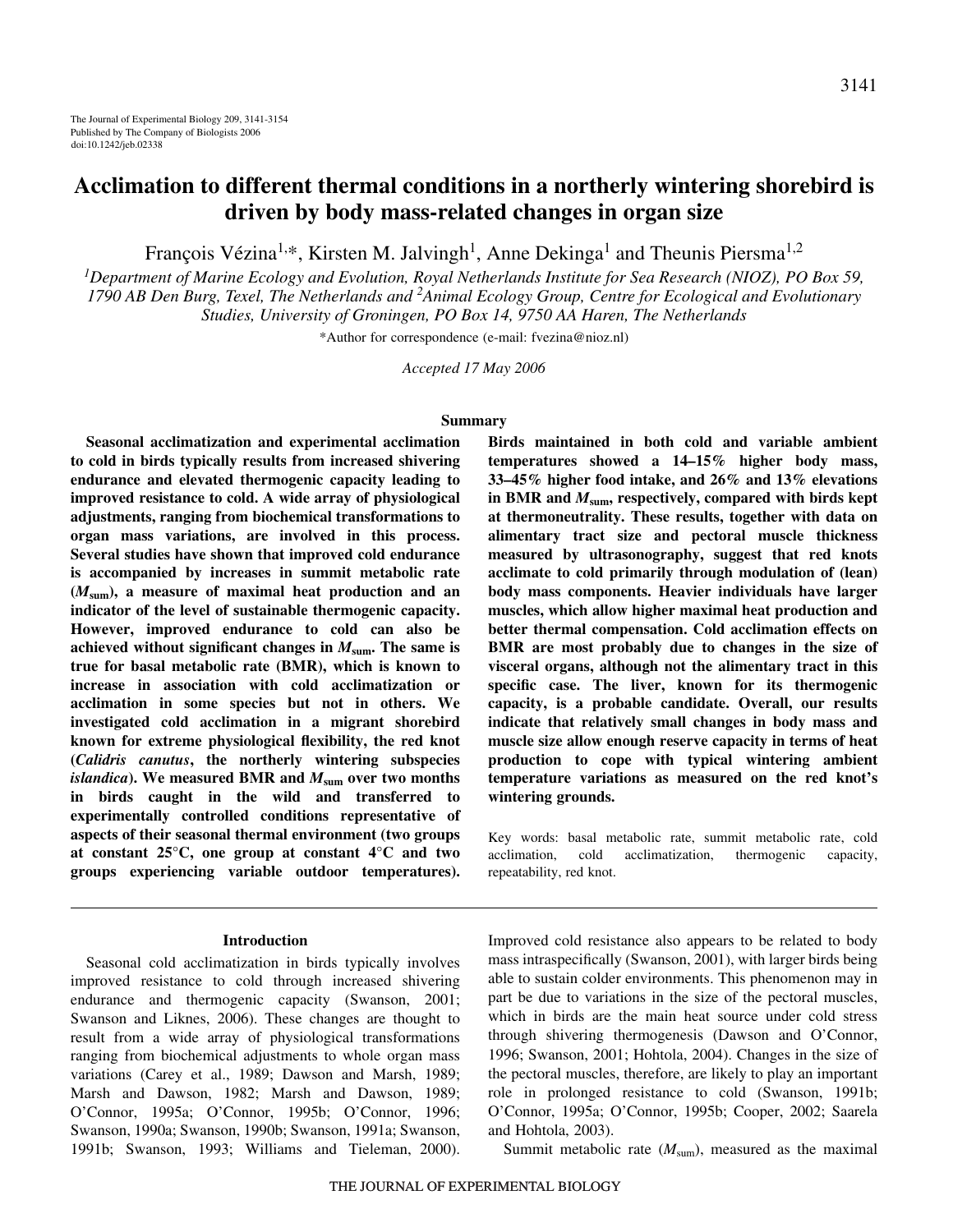energy consumption of a cold-challenged endothermic animal, reflects the capacity for thermogenic heat production (Marsh and Dawson, 1989; Swanson et al., 1996; Swanson, 2006; Swanson and Liknes, 2006). Although this condition cannot be sustained indefinitely without generating an uncontrolled hypothermic response (Hart, 1962; Swanson et al., 1996), *M*sum is correlated with cold endurance, defined as the time that an animal remains normothermic under acute experimental cold stress (Swanson, 2001; Swanson and Liknes, 2006).  $M_{\text{sum}}$  thus reflects the level of sub-maximal heat production that can be maintained for extended periods of time (Liknes et al., 2002; Swanson, 2006). Nevertheless, the degree of seasonal variation in *M*sum among species is large. Whereas part of the variability may be explained by weather variation within and among winters (Swanson and Olmstead, 1999), studies show winter increases in  $M_{\text{sum}}$  varying from <15% to more than 50% depending on the species under study (Liknes et al., 2002; Swanson, 2006).

Seasonal cold acclimatization may also have effects on maintenance energy expenditure or basal metabolic rate (BMR; defined as the energy consumption at thermoneutrality, by a resting, post-absorptive, non-growing animal, at a temperature not eliciting thermoregulatory response). BMR is a highly flexible phenotypic trait (Piersma, 2002) and varies both with season (Aschoff and Pohl, 1970; Cooper and Swanson, 1994; Piersma et al., 1995; Liknes and Swanson, 1996; Kvist and Lindström, 2001; Cooper, 2002; Liknes et al., 2002) and geographic location (Weathers, 1979; Kersten et al., 1998; Kvist and Lindström, 2001; Broggi et al., 2004). Several studies showed higher levels of BMR at high latitudes, either within migratory species alternating between tropical and arctic climates, or interspecifically when comparing sedentary species (Weathers, 1979; Hails, 1983; Kersten et al., 1998, Kvist and Lindström, 2001; Tieleman and Williams, 2002; Tieleman et al., 2003; Broggi et al., 2004). It is not clear, however, whether an increase in BMR would actually contribute to improved cold tolerance or simply reflect the physiological upregulation necessary to tolerate prolonged periods of cold. It has been suggested that the elevated BMR found in arctic breeding waders results from the effect of high thermostatic costs leading to elevated daily energy expenditure (DEE) and upregulation of the 'maintenance machinery' (Kersten and Piersma, 1987; Piersma, 2002; Lindström and Klaassen, 2003). Therefore, if increased BMR is a by-product of elevated thermogenic capacity, one would expect a positive relationship between *M*sum and BMR (Dutenhoffer and Swanson, 1996; Rezende et al., 2002; Swanson, 2006). The effect on BMR could, for example, result from enlarged organs involved in heat production under cold stress or a massindependent change in tissue metabolic activity leading to increased energy expenditure in a resting state [see Piersma (Piersma, 2002) for relationships between BMR and organ size]. Alternatively, but not exclusively, changes in the size of organs involved in digestive processes in response to elevated daily energy intake could also induce an elevation of BMR, i.e. the so called energy demand hypothesis (Williams and Tieleman, 2000). A significant mass-independent correlation between *M*sum and BMR exists at the interspecific level in birds when controlling for phylogeny (Dutenhoffer and Swanson, 1996; Rezende et al., 2002). Surprisingly, this relationship has not been tested intraspecifically (Swanson, 2006).

In this study we investigated thermal acclimation in a medium size long-distance migrant shorebird known for its extreme physiological flexibility (Piersma, 2002), the red knot (*Calidris canutus*, L.). Red knot of the subspecies *islandica* breed in the Canadian Arctic and in northern Greenland and spend the non-breeding season on mudflats in Western Europe (Davidson and Wilson, 1992). In the course of the year, *islandica* knots are likely to encounter relatively cold temperatures, but the wintering season in the Dutch Wadden Sea is thought to be particularly challenging with regard to thermoregulatory demands (Wiersma and Piersma, 1994). Indeed, wintering *islandica* red knots approach their maximal sustainable metabolic rate, just to maintain thermoregulatory homeostasis (Wiersma and Piersma, 1994). To date, except for that study (Wiersma and Piersma, 1994) based exclusively on calibrated taxidermic models, there is no empirical data available on seasonal energetics of shorebirds describing physiological adjustments to cold temperature.

This paper provides new knowledge on avian physiological adjustments associated with the life in the cold. We present data on thermal acclimation in red knots maintained in controlled conditions under three thermal regimes. We report the effect of the different thermal regimes, measured over 2 months, on BMR,  $M_{\text{sum}}$ , as well as alimentary tract and pectoral muscle size measured non-invasively by ultrasonography (Dietz et al., 1999a; Dietz et al., 1999b; Piersma et al., 1999; Dekinga et al., 2001). To the best of our knowledge, this is the first dataset relating BMR and  $M_{\text{sum}}$  intraspecifically in birds.

#### **Materials and methods**

#### *Experimental animals and diet*

Twenty-six adult red knot of the subspecies *islandica* were used in this experiment [19 females, 7 males, PCR sexing (Baker et al., 1999)]. The birds were captured in the Dutch Wadden Sea (53°31'N 6°23'E) in September 2004 and brought into captivity initially in outdoor aviaries  $(4.5 \text{ m} \times 1.5 \text{ m})$  $\times$ 2.3 m, length $\times$ width $\times$ height) at the Royal Netherlands Institute for Sea Research (NIOZ). These aviaries were open, with natural outdoor air temperature and photoperiods, but the birds were sheltered from wind and rain. The birds had free access to freshwater for drinking and an artificial mudflat for probing. The floor of the aviaries was continuously flushed with saltwater to prevent infections and skin lesions caused by dry feet.

For a month, the birds were maintained on a diet of blue mussels (*Mytilus edulis*). Mussels 5–15 mm long were collected on basalt piers on the North Sea shore and were rinsed and cleaned before being offered to the birds. In October 2004, the birds were transferred to a diet composed exclusively of 2–4 mm mudsnails (*Hydrobia ulvae*) collected by dredging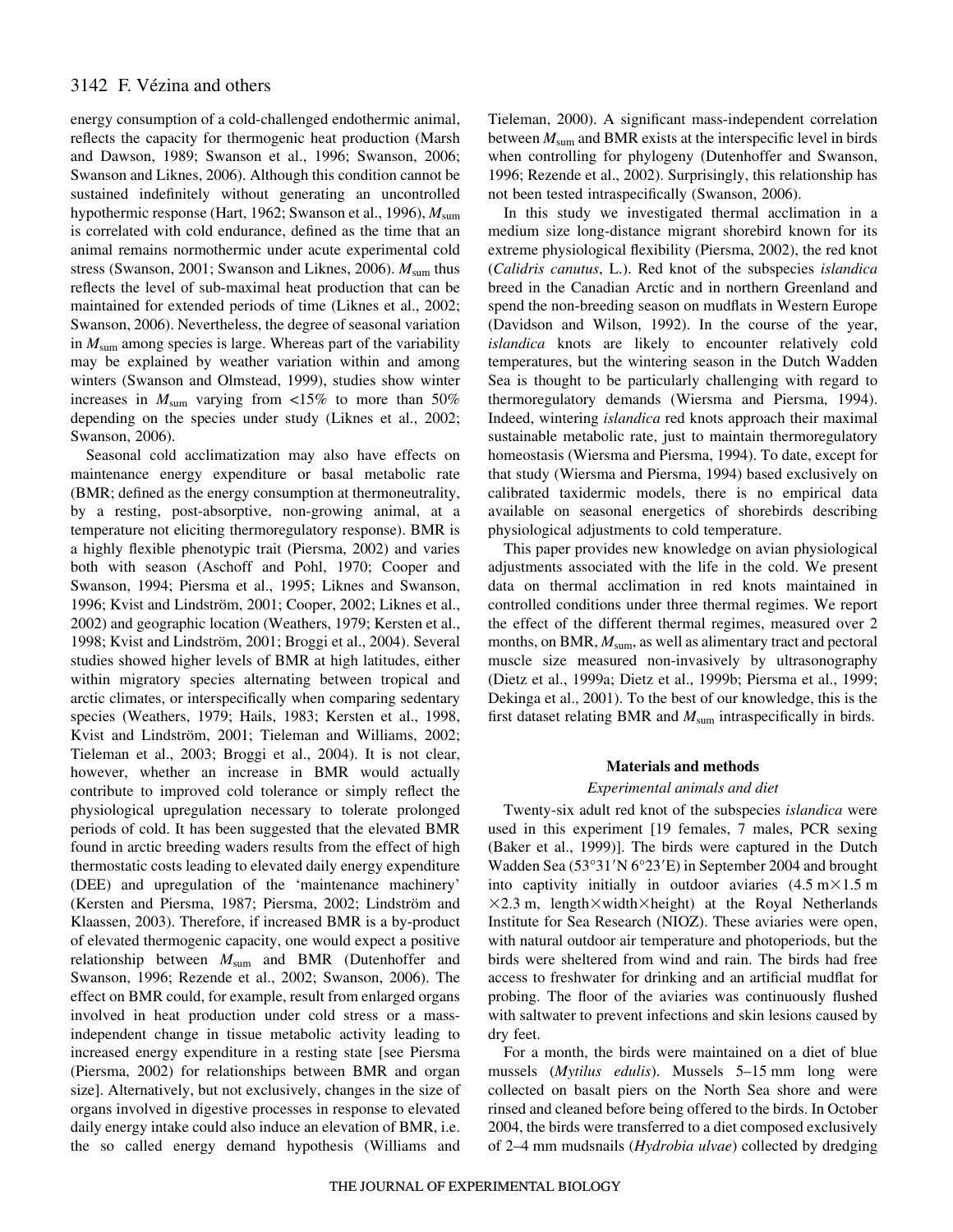in the Wadden Sea. The snails used in the experiment were stored frozen. Freshly thawed portions were offered in excess every day, in a tray filled with salt water. Frozen snails remained in their shells, so the birds had to crush the shells in their gizzard in order to digest the meat (e.g. Piersma et al., 1993; van Gils et al., 2003). A large proportion of the natural winter diet of red knots in the Wadden Sea is made up of *Hydrobia* (van Gils et al., 2003).

In January 2005 the birds were transferred to identical indoor aviaries and were divided in five randomly chosen groups exposed to different thermal regimes. Two groups of five birds were kept in aviaries ventilated with outdoor air, therefore tracking natural outdoor air temperature. This treatment is called 'variable'. Two groups of five birds were maintained at a constant ambient temperature  $(T_a)$  of 25<sup>o</sup>C, i.e. within the zone of thermoneutrality (Wiersma and Piersma, 1994; Piersma et al., 1995), here called the 'warm' treatment, and one group of six birds was maintained at a  $T_a$  of  $4^{\circ}$ C, called the 'cold' treatment. We only had five indoor aviaries at our disposal. However, the use of statistical replicates for the variable and warm treatments allowed us to consider and control for potential group effect within treatment in our data. All groups were similar in terms of sex ratio and morphometrics (Table 1). Although females were structurally larger  $(F_{1,19}=7.9 \text{ } P<0.05)$ , the birds were of comparable structural body size in all groups as indicated by the absence of a group effect on PC1, an indicator of skeletal size [*P*>0.9; principal component analysis from wing length, bill length, total head, tarsus and tarsus plus toe measured in the field at capture (Rising and Somers, 1989; Freeman and Jackson, 1990; Senar and Pascual, 1997)]. Furthermore, pectoral muscle thickness and gizzard size measurements (see below) were not related to PC1 (both months;  $P \ge 0.09$  in all cases), showing independence of the size of these organs from structural body size. The light regime in the cage was programmed to follow the natural photoperiod for the time of the year, with gradual changes in luminosity  $(20 \text{ min})$  during the artificial 'sunrise' and 'sunset'.

#### *Respirometry*

We began respirometry measurements 18 days after group

formation. BMR and  $M_{\text{sum}}$  were measured in sequence using the respirometry setup described in Piersma et al. (Piersma et al., 2004). It allowed simultaneous measurements on two birds at a time. Birds were fasted, with access to water, for 11 h and were then weighed to the nearest  $0.1$  g before being placed in a PVC metabolic chamber (effective volume=6.8 l) for the night. We measured oxygen consumption  $(\dot{V}_{O_2})$  and carbon dioxide production ( $\dot{V}_{CO_2}$ ) over a period lasting 17 h starting at 16:00 h. During this period, the birds received a constant flow  $(50 \, \text{I h}^{-1})$  of dry (drypoint membrane dryer model 1210 DPP, Beko, Worcestershire, UK) outdoor air and measurements were recorded every 30 s, with a cycle alternating between 10 min of baseline reference air and 50 min of chamber air. Flow rates were measured by mass flow controllers (Model 5850S, Brooks Instruments, Veenendaal, The Netherlands) properly calibrated using a Bubble-O-Meter (Dublin, OH, USA). Chamber out-flowing air was then dried with a molecular sieve  $(2 \text{ mm}$  granules, Merck, Darmstadt, Germany) and sent to the  $O_2$  and  $CO_2$ analyzers  $(O_2$ : Servomex Model 4100;  $CO_2$ : Servomex Model 1400, Servomex, Zoetermeer, The Netherlands) for measurement. Both analyzers were calibrated on a daily basis, just prior to BMR measurements, using pure nitrogen for low reference and a standard gas of  $0.502\%$  CO<sub>2</sub> and dry air (assumed to contain 20.95%  $O_2$ ) as high reference for the  $CO_2$ and  $O_2$  analyzers respectively. Testing our system by calculating  $V_{\text{O}_2}$  and  $V_{\text{CO}_2}$  from burning a known mass of pure alcohol in the chamber revealed that our system was accurate to 4%. During BMR measurements, the birds were maintained in the dark at 21°C [within the zone of thermoneutrality (Wiersma and Piersma, 1994; Piersma et al., 1995)], by keeping the chambers in a temperature-controlled cabinet (Weiss Enet Model HETK 3057.S, Wijk Bij Duurstende, The Netherlands). Chamber temperature was monitored using calibrated thermistor probes. Birds were weighed a second time at the end of the measurement session.

Within 30 min following BMR measurements, the birds were placed in the metabolic chambers again for the measurement of *M*sum. We used the sliding cold exposure technique using helox gas (Swanson et al., 1996). Helox is a

|                      |                 | Group          |                 |                 |                 |  |  |  |
|----------------------|-----------------|----------------|-----------------|-----------------|-----------------|--|--|--|
| Variable             | $V1(N=5)$       | $V2(N=5)$      | $W1(N=5)$       | $W2(N=5)$       | $C(N=6)$        |  |  |  |
| Sex ratio $(M/F)$    | 1/4             | 2/3            | 2/3             | 1/4             | 1/5             |  |  |  |
| Wing length (mm)     | $174.8 \pm 3.8$ | $170.8 + 4.4$  | $172.6 \pm 1.5$ | $174.2 \pm 7.7$ | $176.8 \pm 3.5$ |  |  |  |
| Bill length (mm)     | $32.9 \pm 1.5$  | $32.9 \pm 2.6$ | $32.2 \pm 1.6$  | $33.5 \pm 2.6$  | $33.1 \pm 3.7$  |  |  |  |
| Total head (mm)      | $63.0 \pm 1.6$  | $63.4 \pm 2.1$ | $62.5 \pm 0.8$  | $63.1 \pm 3.1$  | $63.2 \pm 3.9$  |  |  |  |
| Tarsus (mm)          | $31.2 \pm 1.9$  | $31.5 \pm 1.0$ | $31.3 \pm 1.3$  | $32.1 \pm 2.1$  | $31.2 \pm 1.2$  |  |  |  |
| Tarsus plus toe (mm) | $57.2 \pm 1.9$  | $58.0 \pm 2.2$ | $57.6 \pm 1.5$  | $58.2 \pm 3.1$  | $57.2 \pm 1.7$  |  |  |  |

Table 1. *Group composition and bird morphometrics at capture* 

Values are means  $\pm$  s.d.

V1,V2, variable temperature treatment groups (natural outdoor air temperatures); W1, W2, warm treatment groups (25°C); C, cold treatment group (4°C).

None of the morphometric variables were significantly affected by a group effect. *P*>0.05 in all cases.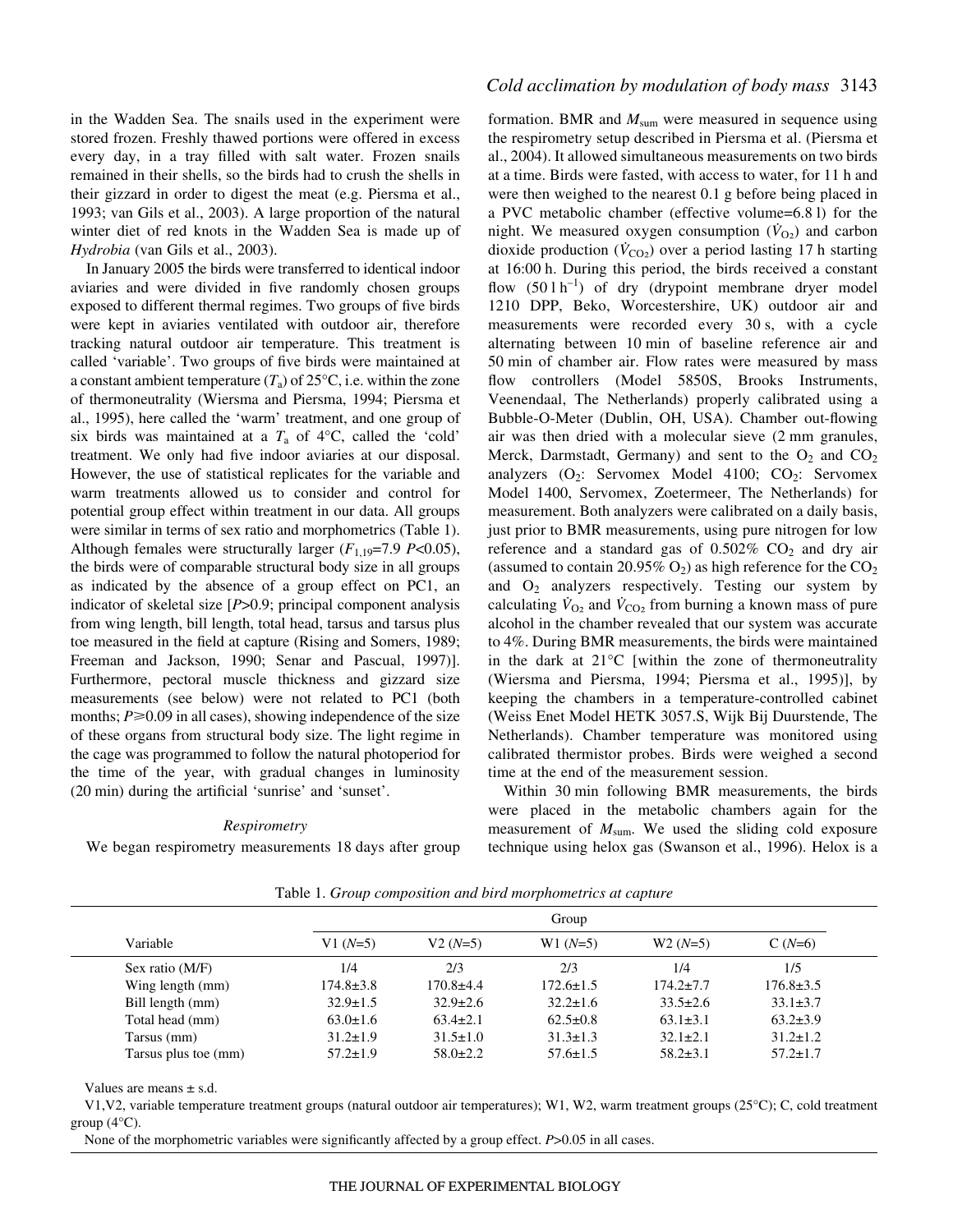gas mixture composed of 21% oxygen and 79% helium. As helium conveys heat faster than air, birds exposed to helox experience higher heat losses for a given  $T_a$ , compared to what it would be at similar temperature in a normal air environment (Rosenmann and Morisson, 1974). This technique, therefore, allows the measurement of *M*sum at temperatures within acceptable range for the animal. All  $M_{\text{sum}}$  trials started with 15 min of baseline helox measurement. Using a helox flow rate of  $205 \, \text{ln}^{-1}$ , this period allowed for the air in the metabolic chambers to be completely replaced by helox before recording any data from the chambers out-flow. Then,  $\dot{V}_{O_2}$  and  $\dot{V}_{CO_2}$  were measured, using 30 s sampling intervals, for the rest of the trial. All  $M_{\text{sum}}$  trials started with a  $T_a$  set to  $-15^{\circ}$ C maintained for 30 min. Then the cabinet temperature was decreased by  $5^{\circ}$ C each 30 min.

The sliding cold exposure technique requires decrement changes in  $T_a$  until no further increase in  $V_{O_2}$  is noticed for a further decrease in *T*<sup>a</sup> (confirmed by observation of the data in real time), or the animal become hypothermic [visible through a steady decline in  $V_{O_2}$  for several minutes (Swanson et al., 1996)]. Body temperature at the end of cold exposure trials, measured with a clinical thermometer inserted into the cloaca was 35.2±0.3°C, confirming that most of our birds reached a hypothermic state [body temperature in red knots taken from a holding cage 42.7±0.02°C (A. Gustowska, K.M.J., F.V., T.P., unpublished)]. Preliminary inspection of the data revealed large variations in chamber *T*<sup>a</sup> measurements in February. Our observations revealed that birds were moving in the chambers and made contact with the thermistors, thus artificially increasing the temperature reading. The possibility that this was due to the birds having their feet in direct contact with the cold PVC chamber floor was confirmed when, in March we added a piece of 3 cm thick rubber foam on the floor of the chambers. This resulted in much less active animals during helox trials and gave us reliable chamber *T*<sup>a</sup> data. Since  $M_{\text{sum}}$  measures maximal achievable  $\dot{V}_{\text{O}_2}$  under cold stress, this issue does not affect our February  $M_{\text{sum}}$  values. However, we excluded the chamber temperatures measured in February from our analysis.

 $V_{\text{O}_2}$  and  $V_{\text{CO}_2}$  were calculated with the appropriate formulas for our setup, taking into account the presence of  $CO<sub>2</sub>$  in reference air, as described by Piersma et al. (Piersma et al., 2004). We used the lowest and highest 10 min of  $V_{O_2}$  measured in their respective trials as measures of BMR and  $M_{\text{sum}}$ respectively. Calculation of  $M_{\text{sum}}$  used the instantaneous measurements technique (Bartholomew et al., 1981), whereas BMR calculations were based on the steady state approach (Piersma et al., 2004). Average RQ over all the trials was 0.70±0.003 indicating that all animals were using fat as the energy source during the experiments. Therefore, energy consumption was estimated using a constant equivalent of 20 kJ  $l^{-1}$  O<sub>2</sub> and then converted to watts using 1 W=0.2777 kJ (Gessaman and Nagy, 1988; Piersma et al., 1995; Piersma et al., 1996; Piersma et al., 2004; Weber and Piersma, 1996). Calculations were performed with Warthog Systems LabAnalyst X (Riverside, CA, USA). The order of measurement of each bird was randomized with respect to the thermal treatment and reported body mass was calculated as an average of first and second mass measured. We ran out of helox gas one day of February preventing collection of data for two individuals; our sample size, therefore, has a slight imbalance between months with regard to  $M_{\text{sum}}$ .

## *Food intake*

We measured overall food intake in all the groups over single periods of 24 h each month. The morning of food intake measurement, we sieved freshly thawed *Hydrobia* to remove all visible water and we then took three subsamples  $(30g)$  of food from this stock. Then we gave a pre-weighed amount of food from the same stock to the birds in a tray containing salt water at precisely 10:00 h. The following day, the food trays were removed from the cages at 10:00 h and the remaining food was carefully sieved to remove the water, and weighed again. The subsamples and leftover food were then dried for several days to constant mass (less than 1% daily change) in an oven at 60°C. Following this, the dried samples were burned at  $560^{\circ}$ C in a furnace for 5 h to obtain ash mass. Data are presented as the ash-free dry mass of *Hydrobia* consumed per bird over 24 h.

## *Ultrasonography*

Wintering red knots generally feed on hard-shelled molluscs, which are swallowed whole and crushed in the muscular gizzard before being processed, shell and meat, in the intestine for digestion (Piersma et al., 1993; van Gils et al., 2003). Measuring intestine size requires killing the animal. However, because the amount of shell processed varies with the amount of food digested, and as shell fragments moving through the intestinal tract lead to wear and tear of internal lining, the mass of the intestine is highly correlated with gizzard mass in knots (*r*=0.98, *N*=263, *P*<0.0005) (Piersma et al., 2003). It is possible to reliably measure gizzard size without harm to the animal using ultrasonography (Dietz et al., 1999a; Dietz et al., 1999b; Piersma et al., 1999; Dekinga et al., 2001). Therefore, we measured gizzard size as an index of the size of the alimentary tract (Piersma et al., 2003), and also the thickness of the pectoral muscle, the main thermogenic organ in birds (Dawson and O'Connor, 1996), with an ultrasound scanner (model Aquilla, Pie Medical Benelux, Maastricht, The Netherlands). Using an 8 MHz linear probe and ultrasonic gel to make contact with the animal skin, measurements were made according to the technique described by Dietz et al. and Lindström et al. (Dietz et al., 1999a; Lindström et al., 2000), and were performed blindly, with the observer being unaware of the experimental treatment for specific birds. Gizzards were measured as width and height (cm) whereas pectoral muscle was measured as muscle thickness (cm) from the skin to the sternum. Preliminary trials with this apparatus and observer (A.D.) revealed high repeatability of the measurements [calculated according to Lessells and Boag (Lessells and Boag, 1987), pectoral muscle *r*=0.97, gizzard height *r*=0.62, gizzard width *r*=0.65].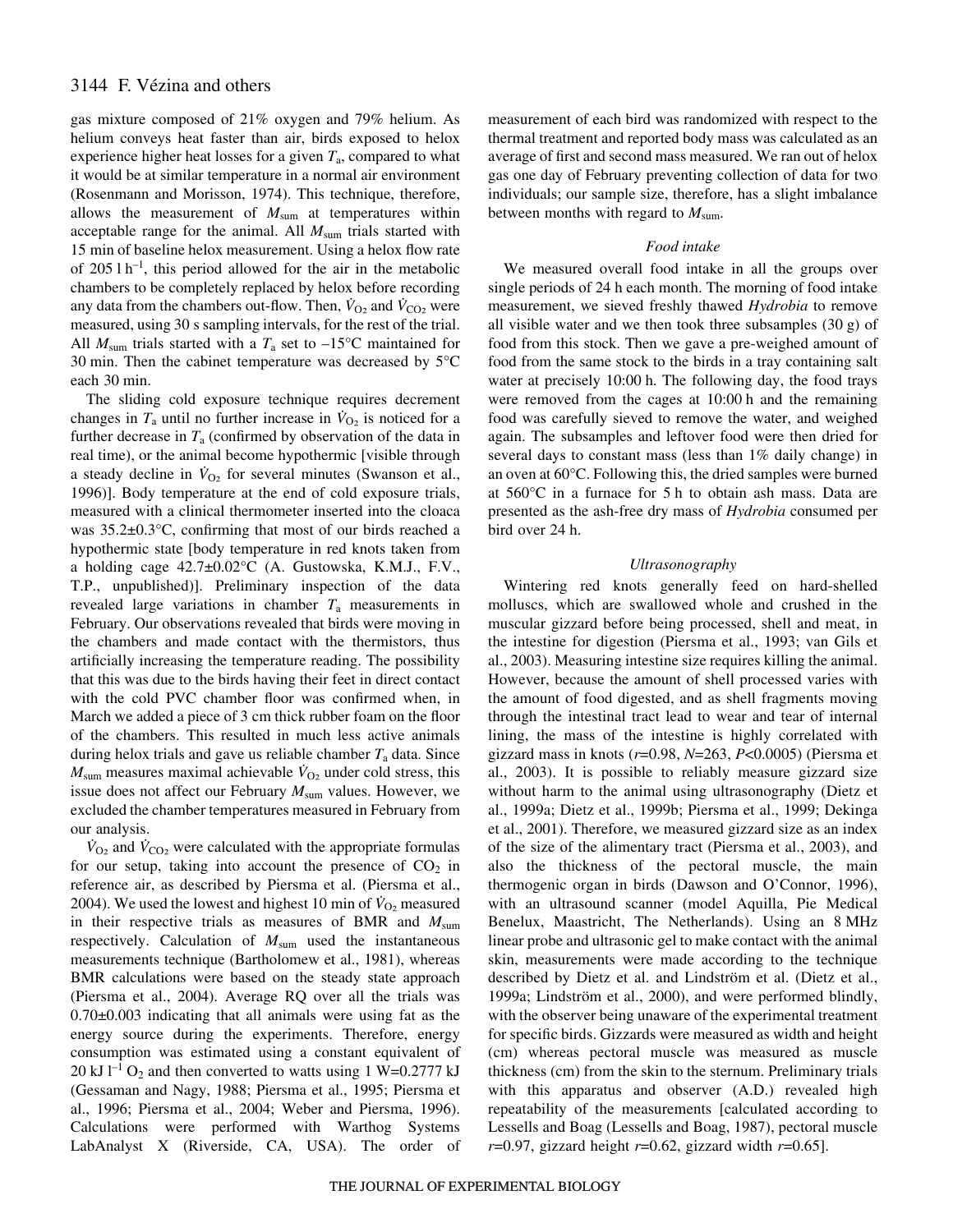#### *Statistical analysis*

We used repeated-measures ANOVA to investigate within and among treatment variations between months and *post-hoc* contrast analysis to identify specific effects between treatments. In all cases we considered a potential group effect within treatment and month by including the variable 'cage' nested in 'treatment' in the model. Metabolic rate is related to body mass and it is usual practice to statistically control for this confounding effect. However, changes in body mass can also be part of cold acclimation and therefore we analyzed our data with and without mass correction in repeated measure analysis on BMR and  $M_{\text{sum}}$ . Body mass showed a high level of repeatability over the 2 months  $(r=0.84, F_{25,26}=11.5,$ *P*<0.0001), and since individual changes in mass were minimal and non-significant over the experimental period (6% and less, see below), we used an average of February and March body mass as covariate in repeated measures analyses on metabolic measurements. This repeated measures ANCOVA allowed us to generate mass-corrected means [least-square means (Packard and Boardman, 1988; Packard and Boardman, 1999)] instead of relying on incorrect statistics on ratios [i.e. using mass-specific values (Blem, 1984; Hayes, 2001; Packard and Boardman, 1988; Packard and Boardman, 1999)]. Analyses relating organ size to metabolic rate were performed using Pearson correlation. Repeatability of BMR and  $M_{\text{sum}}$  were calculated according to Lessells and Boag (Lessells and Boag, 1987). Data are presented as mean  $\pm$  s.e.m. unless otherwise cited.

## **Results**

## *Temperature*

Birds of the warm and cold treatments experienced constant ambient temperatures with  $T_a$  averaging 25.7±0.02°C and  $4.4\pm0.03^{\circ}$ C in the warm and cold cages, respectively (Fig. 1;



Fig. 1. Average daily ambient temperatures experienced by birds in the variable (V), warm (W) and cold (C) treatments. Although each data point represents an average over 24 h, we omitted error bars for clarity. Thick bars represent the periods of measurements in February and March.

no significant difference in  $T_a$  between the two warm cages, *P*=0.1). The two variable cages showed a consistent 0.6°C difference  $(F_{1,274}=5.9 \text{ } P<0.05)$ , but followed the exact same daily variation (Fig. 1). Individuals forming these groups faced temperature variations with an average  $T_a$  (calculated as mean *T*<sup>a</sup> between lights on and lights off, pooling the two cages) of 10.1±0.17°C during the day and 9.3±0.17°C during the night. Minimal and maximal temperatures experienced by the birds in the variable treatment during the experimental period were 5.1°C and 14.5°C, respectively.

#### *Body mass and organ size*

We found a general decline in body mass from the time of group formation to the end of the experiment (Table 2). This change in mass is comparable to the natural variation seen in the wild in this subspecies [see Piersma (Piersma, 1994),

Table 2. *Effect of thermal acclimation on various physiological variables in red knots* 

|                                                          |                       | Cold $(4^{\circ}C)$   |                    | Variable (ambient)                        | Warm $(25^{\circ}C)$   |                                         |  |
|----------------------------------------------------------|-----------------------|-----------------------|--------------------|-------------------------------------------|------------------------|-----------------------------------------|--|
|                                                          | February              | March                 | February           | March                                     | February               | March                                   |  |
| $150.1\pm3.6$ (6) a<br>Body mass at start in January (g) |                       |                       |                    | $155.9\pm2.8$ (10) a                      | $149.5 \pm 2.8$ (10) a |                                         |  |
| Body mass $(g)$                                          | $137.6 \pm 3.3(6)$    | a $129.2\pm3.6(6)$    | $138.1\pm2.6(10)$  | a $131.9\pm2.8$ (10)                      | $119.8 \pm 2.6(10)$    | b $115.8 \pm 2.8$ (10)                  |  |
| Gizzard height (cm)                                      | $1.08 \pm 0.09$ (6) a | $0.86 \pm 0.09(6)$    |                    | $0.94\pm0.07(10)$ a $0.96\pm0.07(10)$     |                        | $0.94\pm0.07(10)$ a $0.96\pm0.07(10)$   |  |
| Gizzard width (cm)                                       | $1.04 \pm 0.08$ (6) a | $0.86 \pm 0.08$ (6)   |                    | $0.98\pm0.07$ (10) a $0.95\pm0.07$ (10)   |                        | $0.97\pm0.07$ (10) a $0.94\pm0.07$ (10) |  |
| Muscle thickness (cm)                                    | $1.36 \pm 0.02$ (6) a | $1.37\pm0.02(6)$      |                    | $1.41\pm0.02$ (10) a $1.38\pm0.02$ (10)   | $1.34\pm0.02$ (10) a   | $1.33 \pm 0.02$ (10)                    |  |
| Food intake (g AFDM)                                     | 29.2(1)               | 28.0(1)<br>a          | $26.5 \pm 0.7(2)$  | a $25.8 \pm 0.04$ (2)                     | $17.1 \pm 0.1$ (2)     | $22.2 \pm 2.8$ (2)<br><sub>b</sub>      |  |
| BMR(W)                                                   | $1.04 \pm 0.02$ (6) a | $1.01\pm0.04(6)$      |                    | $0.95\pm0.03$ (10) a $0.97\pm0.04$ (10)   | $0.82 \pm 0.01$ (10) b | $0.82 \pm 0.02$ (10)                    |  |
| LSM BMR (W)                                              | $1.01 \pm 0.03$ (6) a | $0.98 \pm 0.04(6)$    |                    | $0.92\pm0.02$ (10) a.b $0.94\pm0.03$ (10) | $0.86 \pm 0.02$ (10) b | $0.87 \pm 0.04$ (10)                    |  |
| $M_{\text{sum}}$ (W)                                     | $7.27 \pm 0.27$ (6) a | $7.01 \pm 0.22$ (6)   | $7.12 \pm 0.22(9)$ | a $7.15 \pm 0.17(10)$                     | $6.38\pm0.22(9)$       | $6.28 \pm 0.17(10)$<br><sub>b</sub>     |  |
| LSM $M_{\text{sum}}$ (W)                                 | $7.01 \pm 0.25$ (6) a | $6.94\pm0.23(6)$      | $6.89\pm0.20(9)$   | a $7.08 \pm 0.19$ (10)                    | $6.83 \pm 0.24$ (9)    | $6.41 \pm 0.22$ (10)<br>a               |  |
| $T_a$ at $M_{\text{sum}}$ (°C helox)                     |                       | a $-21.0 \pm 1.5$ (6) |                    | $a -22.2 \pm 1.2$ (10)                    | $\qquad \qquad -$      | $b -15.4 \pm 1.2(10)$                   |  |
| Metabolic expansibility                                  | 7.0(6)                | 7.0 (6)<br>a          | 7.6(9)             | 7.6(10)<br>a                              | 7.8(9)                 | 7.7(10)<br>a                            |  |

AFDM, ash-free dry mass; BMR, basal metabolic rate; *M*sum, summit metabolic rate; LSM, least square mean calculated from repeatedmeasures ANCOVA (mean adjusted to the average body mass).

Values are means  $\pm$  s.e.m.

Different letters indicate significant differences among thermal treatments. See text for statistical analysis.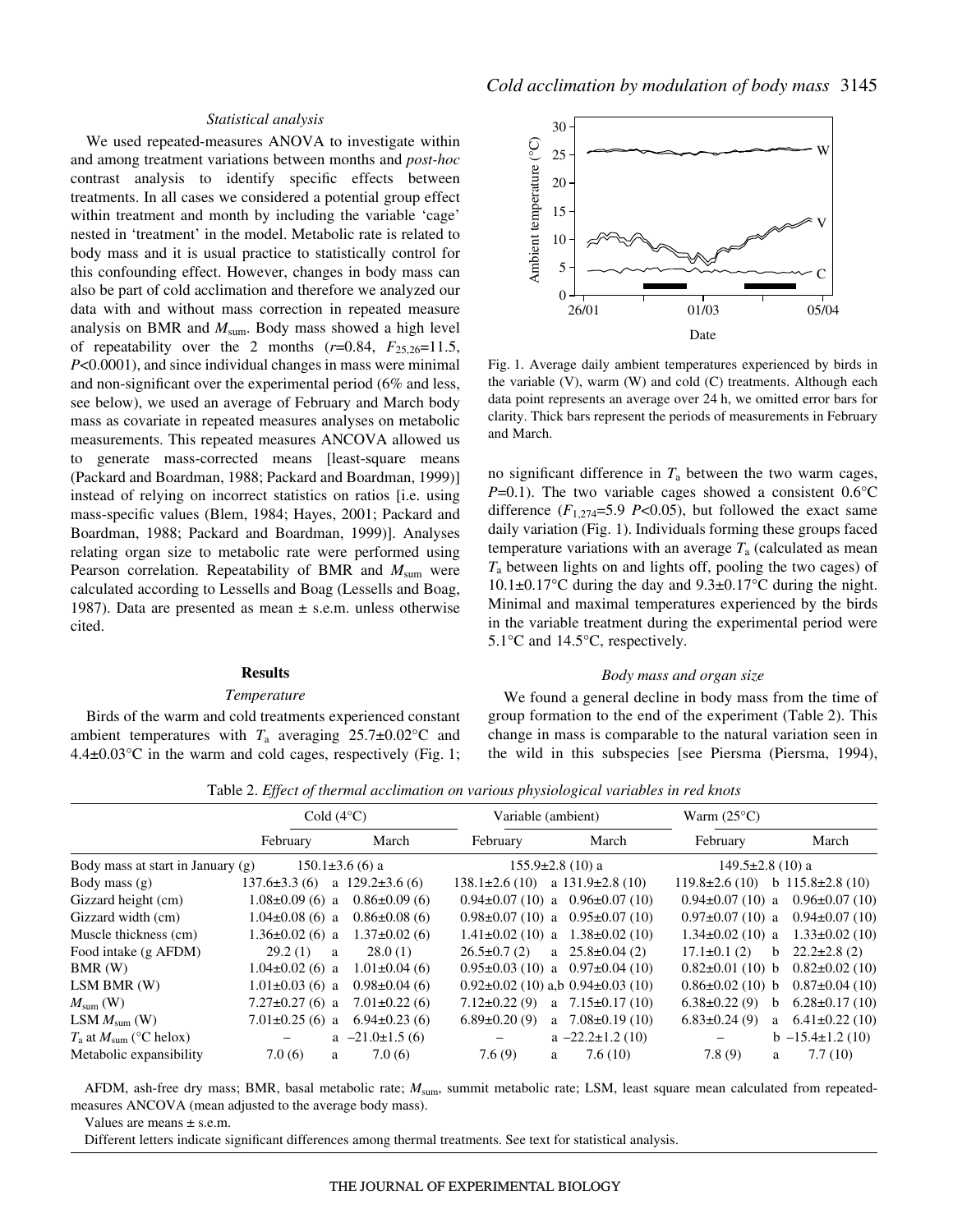fig. 33 p. 193] and is part of the natural circanual changes in mass visible in knots kept captive for years (e.g. Piersma, 1994; Piersma et al., 1995; Piersma et al., 2000). There was no significant difference in body mass among the birds of the different treatment groups on the day they were formed (ANOVA  $P=0.2$ , Table 2). During the experiment however, individuals exposed to the cold and variable treatments maintained a heavier body mass than birds kept at thermoneutrality, with birds of the cold and variable treatments not differing significantly in mass from each other (Table·2; independent contrast, cold *vs* variable: *P*=0.7; cold *vs* warm: *F*1,21=13.5, *P*<0.001; variable *vs* warm: *F*1,21=21.9, *P*<0.0001). Repeated measures analysis revealed a significant overall decrease in body mass from February to March (*F*1,21=55.2, *P*<0.001). However, within treatments this decrease in body mass was not significant (–6.1%, –4.5% and –3.3% in the cold, variable and warm groups, respectively, *P*=0.4). There was a clear overall treatment effect  $(F_{2,21}=12.6,$ *P*<0.0005) with extreme body mass differences being 14.8% between cold and warm treatment in February, and 13.9% between variable and warm treatment in March. Gizzard and pectoral muscle thickness did not differ among treatments or between months within treatments (Table 2; *P*>0.1 in all cases). However, muscle thickness was significantly related to body mass across treatments for both months (Fig. 2; February *r*=0.42, *N*=26, *P*<0.05; March *r*=0.54, *N*=26, *P*<0.005).



Fig. 2. Relationship between body mass on the day of ultrasound measurement and pectoral muscle thickness across treatments in February (A) and in March (B). Treatments: triangles, cold; squares,

# *Food intake*

We could not statistically control for cage effect in our analysis of food intake (one measure per month per cage). However, repeated measures ANOVA detected no significant time effect within treatment  $(P=0.3)$  and no significant time $\times$ treatment interaction ( $P=0.3$ ) in the *per capita* amount of food eaten. We nevertheless found a marginally significant treatment effect on overall food intake  $(F_{2,2}=18.1, P=0.053)$ , with birds exposed to cold and variable treatments eating 45.2% and 33.0% more food, respectively, than the birds exposed to the warm treatment (Table 2).

## *BMR*

Whole-organism BMR did not change over time within treatments  $(F_{4,21}=1.07, P=0.4)$ , but was clearly affected by the thermal regime (Table 2;  $F_{2,21}=13.0$ ,  $P<0.0005$ , no significant interaction term). Under the cold treatment, BMR was on average 25.6% higher than in the warm treatment (independent contrast  $F_{1,21}=1.08$ ,  $P<0.0001$ ). BMR values for the variable treatment fell between cold and warm extremes and were not significantly different from cold treatment (independent contrast  $P=0.1$ ), but 17.1% higher than warm treatment (independent contrast  $F_{1,21}=0.7$ ,  $P<0.005$ ). Controlling for body mass did not change this result (Table·2), as repeated measures analysis showed a significant treatment effect  $(F_{2,20}=3.5, P<0.05)$  when average body mass was entered in the model as covariate  $(F_{1,20}=5.3, P<0.05;$  no significant interaction term). However, controlling for the mass effect resulted in smaller differences in BMR between treatments, with the birds from the cold treatment showing a BMR 14.9% higher than birds from the warm treatment (independent contrast  $F_{1,20}$ =0.3, *P*<0.05). Birds exposed to the variable temperatures had a least square mean BMR falling between the warm and cold extremes, but was not significantly different from any of these groups (independent contrast  $P \ge 0.1$ ).

#### *Summit metabolic rate*

Whole-organism *M*sum did not change over time within treatments  $(P=0.8)$ , but was affected by thermal regime (Table 2;  $F_{2,19}=7.6$ ,  $P<0.005$ ; no significant interaction term). *M*sum did not differ significantly between cold and variable treatments (independent contrast *P*=0.9), but the values were significantly higher than that measured in individuals from the warm treatment (independent contrast cold *vs* warm: *F*1,19=9.9, *P*<0.01; variable *vs* warm  $F_{1,19}=12.0$ ,  $P<0.005$ ). Indeed, both in the cold and variable treatments, birds showed a  $12.8\%$  higher  $M_{\text{sum}}$  than in the warm treatment. When controlling for average body mass, however, repeated measures analysis showed a different pattern (Table 2). *M*<sub>sum</sub> was affected by body mass  $(F_{1,18}=6.1, P<0.05)$  and the inclusion of this variable in the model resulted in no significant treatment effect (*P*=0.4). There was no significant time effect within treatment on *M*sum when including the effect of body mass in the model  $(P=0.4)$ .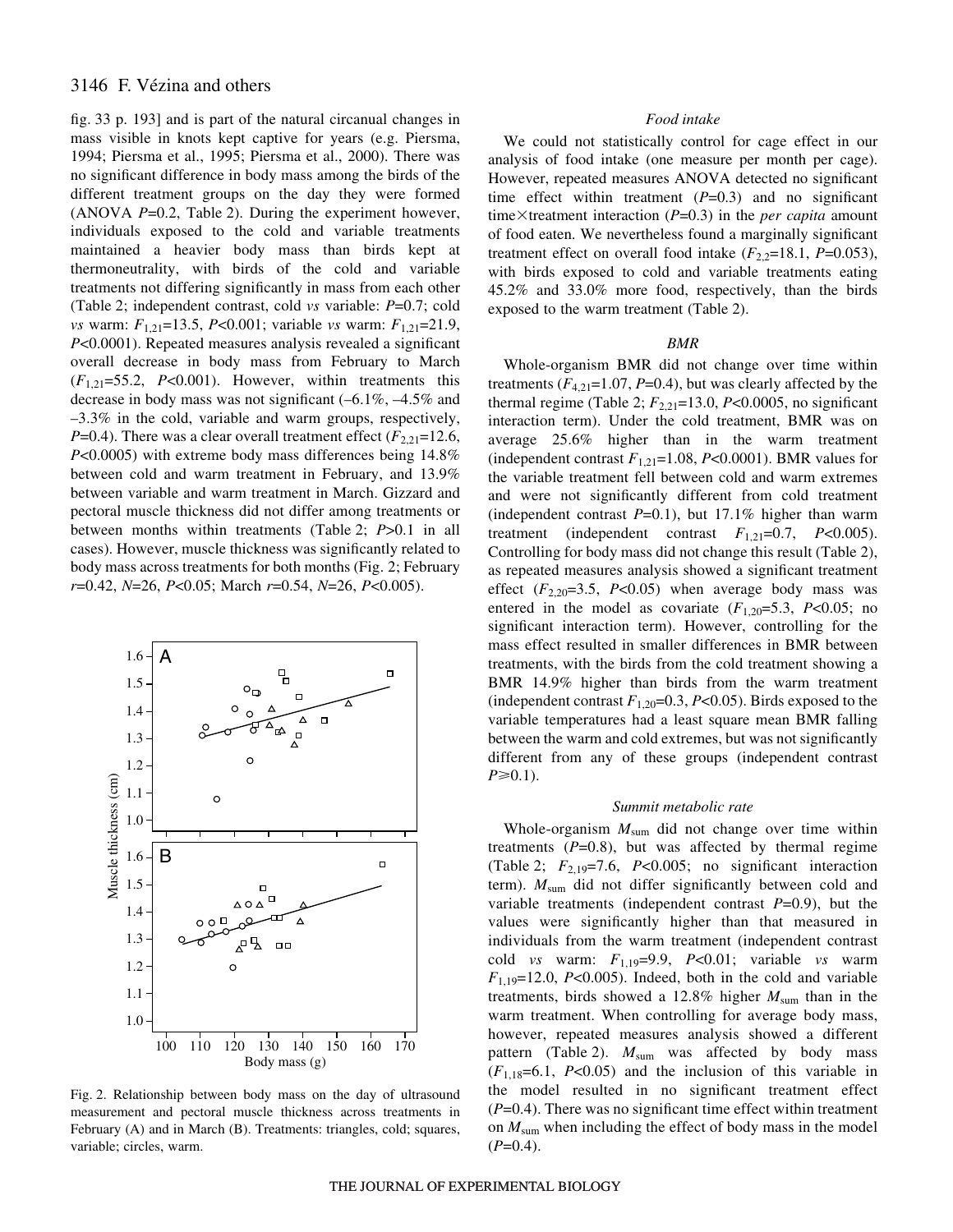

# *Repeatability of basal metabolic rate and summit metabolic rate and their interrelationships*

BMR values measured in February and March were highly repeatable across treatment when the analysis was performed on whole BMR (Fig. 3A;  $r=0.89$ ,  $F_{25.26}=17.4$ ,  $P<0.0001$ ). Calculating repeatability on residual BMR (residuals calculated by factoring out the effect of body mass for the specific month by regression analysis) revealed a lower level of repeatability, but yet repeatability was still high (Fig. 3B; *r*=0.75,  $F_{25,26}$ =6.9, *P*<0.0001). Repeatability of whole  $M_{\text{sum}}$ was lower than for whole BMR (Fig. 3C;  $r=0.60$ ,  $F_{23,24}=3.9$ , *P*<0.001). Factoring out the effect of body mass on  $M_{\text{sum}}$ resulted in an important decrease in repeatability and the loss of significance (Fig.·3D; *r*=0.43, *F*23,24=1.8, *P*=0.09), therefore highlighting the effect of body mass on  $M_{\text{sum}}$  variability.

Whole-organism *M*sum was correlated with whole-organism BMR, but the relationship was marginally significant in March (Fig.·4A,B; February: *r*=0.62, *N*=24, *P*<0.005; March: *r*=0.35 *N*=26, *P*=0.08). Performing the analysis on mass-residuals showed no significant relationship between BMR and  $M_{\text{sum}}$ (Fig. 4C,D;  $P \ge 0.5$  in both month). Therefore, the positive relationship between BMR and *M*sum results from an underlying effect of body mass. Heavier birds have both a higher BMR and a higher  $M_{\text{sum}}$ .

Metabolic expansibility (ratio *M*sum over BMR) did not change over time within treatment (*P*=0.9) and did not differ between treatments (Table 2, *P*=0.2). Average expansibility was 7.5 times BMR, a relatively high value in the range of three to nine times BMR in birds (Arens and Cooper, 2005; Swanson, 2006).

Fig. 3. Repeatability of basal metabolic rate (BMR) and summit metabolic rate ( $M_{\text{sum}}$ ) between the months of February and March. The data are presented as whole-organism BMR (A) and mass-residuals of BMR (B). Accordingly, values for whole-organism  $M_{\text{sum}}$  are presented in C, and massresidual values are shown in D. Treatments: triangles, cold; squares, variable; circles, warm.

## *Ambient temperature and summit metabolic rate*

We found a clear effect of treatment on the temperature at which the birds reached maximal thermogenic capacity  $(T_a)$  at *M*<sub>sum</sub>) (Table 2; Fig. 5A; *F*<sub>2,21</sub>=8.8 *P*<0.005). *Post-hoc* analysis [Tukey's honest significant difference (HSD)] revealed that in cold and variable treatments birds reached  $M_{\text{sum}}$  at very similar ambient temperatures (cold=-21.0±1.5°C helox, variable= $-22.2 \pm 1.2$ °C helox), while in the warm treatment, birds were already at  $M_{\text{sum}}$  when being exposed to  $-15.4 \pm 1.2$ °C helox. In other words, in cold and variable treatment birds were able to sustain ambient temperatures 6.2°C lower in a helox environment before reaching their maximum heat production. A likely candidate to explain the treatment effect on  $T_a$  at  $M_{\text{sum}}$ is body mass. Indeed, across treatments,  $T_a$  at  $M_{\text{sum}}$  was negatively correlated with body mass (Fig. 5B; *r*=–0.48 *N*=26  $P<0.05$ ) and pectoral muscle thickness (Fig. 5C;  $r=-0.39 N=26$ *P*<0.05). Therefore, larger birds, that also had the largest pectoral muscles (see Fig. 2), were able to sustain lower temperatures before reaching maximal heat production.

## *Metabolic rate and organ size*

We investigated potential relationships, within month, between both BMR and  $M_{\text{sum}}$  and the size of the alimentary tract (evaluated through gizzard measurements) and muscle thickness. Because organ mass is part of total body mass, analyzing the relationships between organ mass and metabolic rate has to take the problem of part-whole correlations into consideration when statistically controlling for body mass (see Christians, 1999). However, our non-invasive measurements are not based on organ mass but organ size (measured in cm).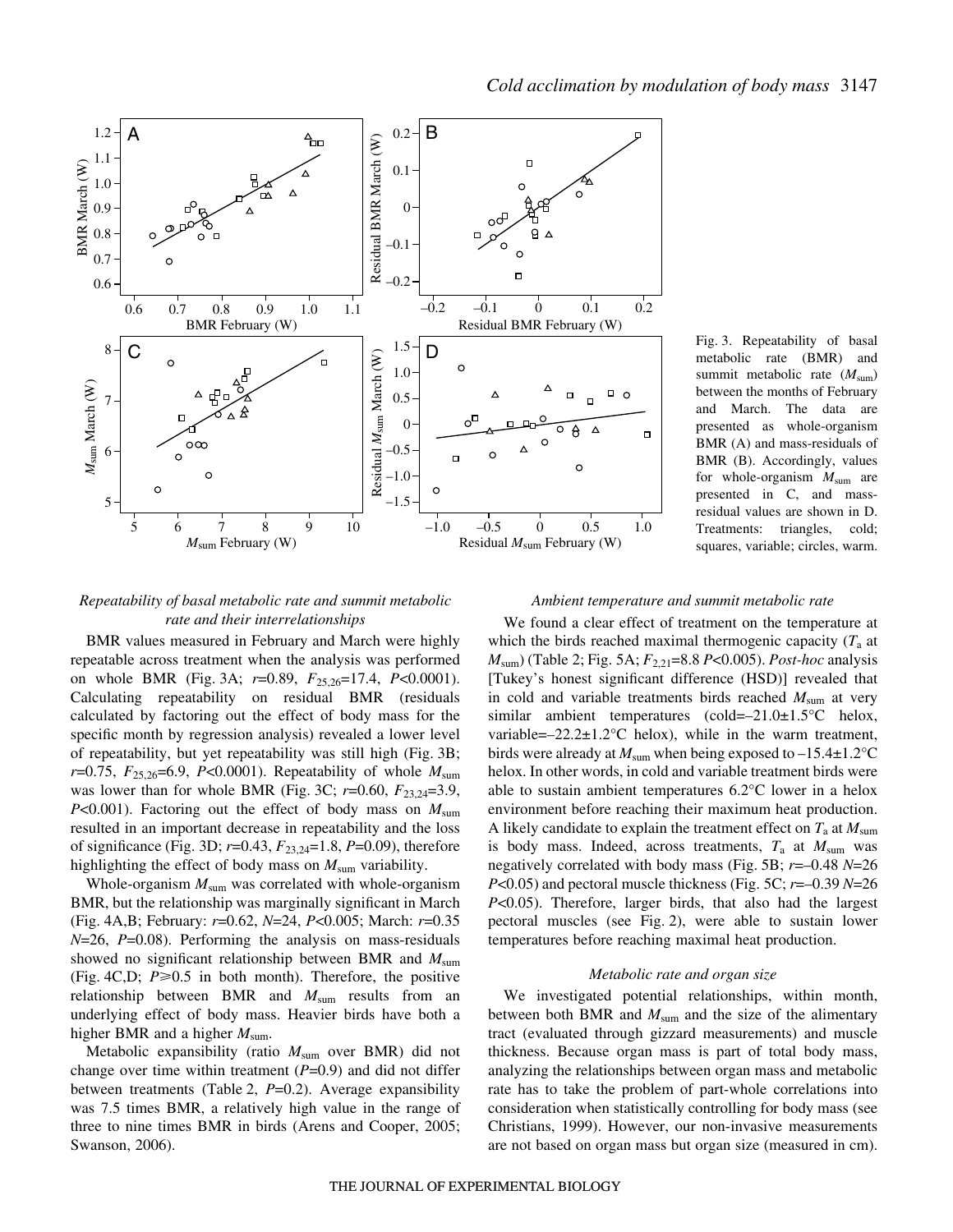

Fig. 4. Correlations between basal metabolic rate (BMR) and summit metabolic rate  $(M_{sum})$ . Shown are the analyses on whole-organism values in February (A) and March (B). Analyses performed on mass-residuals are also presented for February (C) and March (D). Treatments: triangles, cold; squares, variable; circles, warm.

We, therefore, analyzed potential relationships between organ size and whole-organism and mass-residual BMR and  $M_{\text{sum}}$ across treatments with the aim of identifying potential trends. Because muscle thickness was related to body mass, we also performed this analysis using body mass residuals for muscle thickness. We found a negative correlation between gizzard size and residual BMR suggesting a larger alimentary tract in birds exhibiting low metabolic rates (Table 3). However, this relationship was visible only in February for gizzard width. Pectoral muscle thickness was positively correlated with

whole-organism  $M_{\text{sum}}$  although the relationship was marginally significant in February. The analysis on residual  $M_{\text{sum}}$  revealed that, for February, this effect was only due to an underlying effect of body mass on  $M_{\text{sum}}$ . In March however, muscle thickness was related to  $M_{\text{sum}}$  independently of body mass.

#### **Discussion**

In this study we demonstrated that red knot maintained in experimentally controlled cold conditions clearly showed signs

Table 3. Correlation matrix comparing basal metabolic rate and summit metabolic rate with gizzard size and pectoral muscle *thickness*

| <i>uuckness</i>                        |                          |                          |                              |                  |                |                  |               |                  |
|----------------------------------------|--------------------------|--------------------------|------------------------------|------------------|----------------|------------------|---------------|------------------|
|                                        | Muscle thickness         |                          | Residual<br>muscle thickness |                  | Gizzard height |                  | Gizzard width |                  |
|                                        | r                        | $\boldsymbol{P}$         | r                            | $\boldsymbol{P}$ | r              | $\boldsymbol{P}$ | r             | $\boldsymbol{P}$ |
| February                               |                          |                          |                              |                  |                |                  |               |                  |
| Whole BMR                              | 0.31                     | 0.13                     |                              |                  | 0.07           | 0.73             | 0.15          | 0.47             |
| Residual BMR $1$                       | -                        | —                        | 0.03                         | 0.85             | 0.38           | 0.06             | $-0.45$       | 0.02             |
| Whole $M_{\text{sum}}$                 | 0.34                     | 0.09                     | -                            | -                | 0.03           | 0.88             | 0.14          | 0.51             |
| Residual $M_{\text{sum}}$ <sup>1</sup> | -                        | -                        | 0.09                         | 0.65             | 0.23           | 0.27             | 0.36          | 0.08             |
| March                                  |                          |                          |                              |                  |                |                  |               |                  |
| Whole BMR                              | 0.32                     | 0.11                     |                              |                  | 0.05           | 0.79             | 0.03          | 0.87             |
| Residual BMR $1$                       | $\qquad \qquad$          | $\overline{\phantom{0}}$ | 0.05                         | 0.78             | 0.08           | 0.67             | 0.08          | 0.69             |
| Whole $M_{\text{sum}}$                 | 0.64                     | 0.0005                   | -                            | -                | 0.02           | 0.91             | 0.02          | 0.93             |
| Residual $M_{\text{sum}}$ <sup>1</sup> | $\overline{\phantom{0}}$ |                          | 0.48                         | 0.01             | 0.04           | 0.84             | 0.01          | 0.97             |

<sup>1</sup>Residual basal metabolic rate (BMR) and residual summit metabolic rate ( $M_{sum}$ ) were calculated from regression analysis and control for the effect of body mass.

Note: Negative slopes are only indicated for significant relationships (*P*<0.05).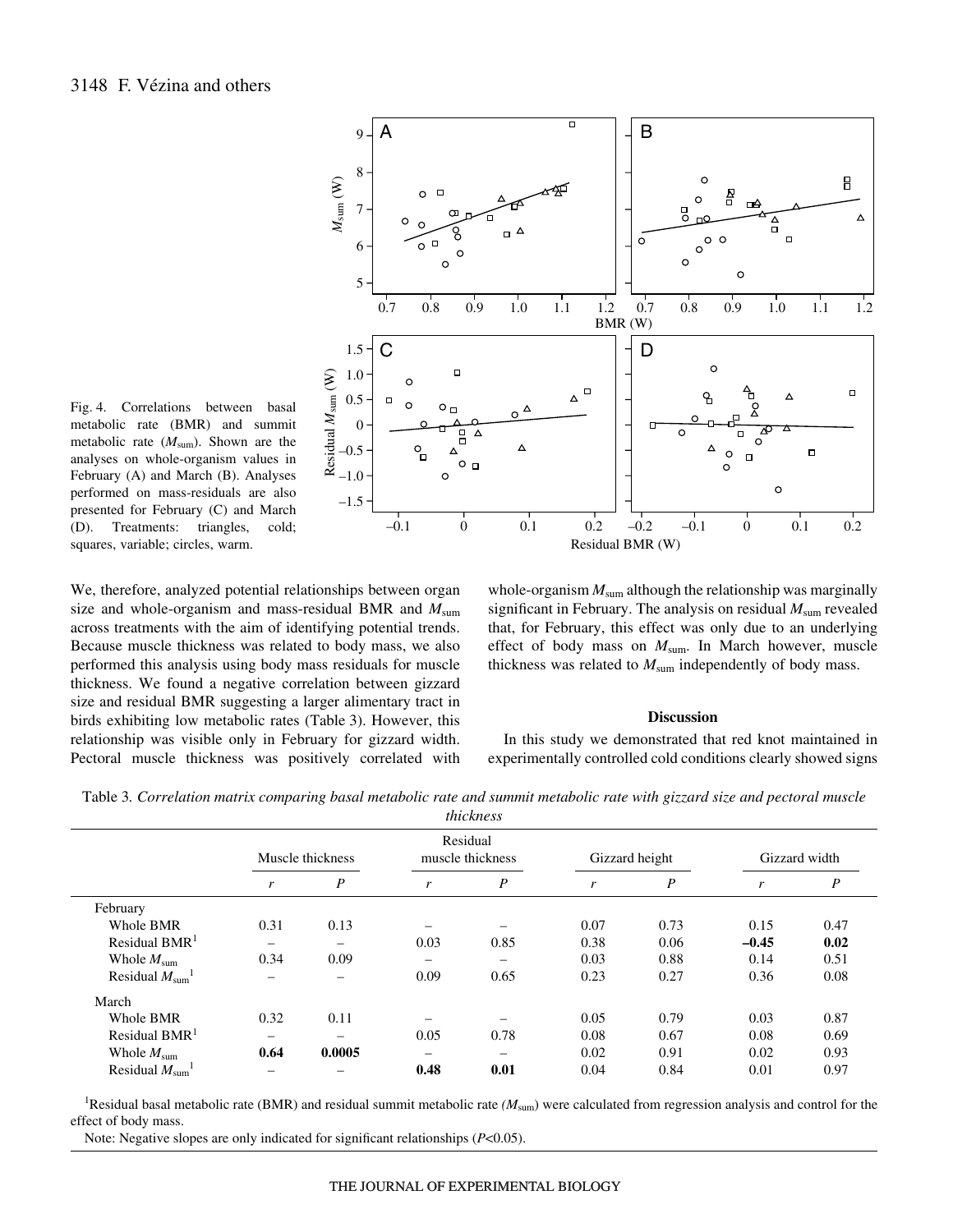of physiological acclimation leading to improved thermogenic endurance. These physiological adjustments appeared within less than a month, our first BMR and  $M_{\text{sum}}$  measurements taking place 18 days after group formation. In comparison with birds living in a thermoneutral environment, individuals maintained in cold conditions had a 45% higher food intake and a body mass up to 15% higher. Birds of the cold treatment showed a whole BMR 26% higher than individuals from the warm treatment, and thermogenic capacity, measured as whole-organism  $M_{\text{sum}}$ , was on average 13% higher. Individuals maintained in the cold could face 6°C lower ambient temperatures in helox before reaching their maximal heat production. Birds living in the variable environment



Fig. 5. The effect of the thermal regime  $(A)$ , overall body mass across treatment (B) and muscle thickness across treatment (C) on the ambient temperature at which the birds reached summit metabolic rate (*M*sum). Treatments: triangles, cold; squares, variable; circles, warm. Error bars in A indicate the standard errors. These figures are based on data collected in March only (see Materials and methods).

experienced unpredictable daily temperatures ranging from 5°C to 15°C and showed physiological adjustments comparable to cold individuals.

## *Cold acclimation and summit metabolic rate*

As a result of experimental cold acclimation, thermogenic capacity measured as *M*sum, was higher in birds experiencing relatively low environmental temperatures in comparison with individuals kept under thermoneutral conditions. Indeed, birds from the variable and cold treatments exhibited a  $M_{\text{sum}}$  13% higher than the level measured in the birds from the warm treatment. This finding is consistent with the variable maximum model, proposed by Liknes et al. (Liknes et al., 2002), which states that improved cold tolerance is achieved through elevations of  $M_{\text{sum}}$  whereas the fraction of  $M_{\text{sum}}$  that can be sustained indefinitely under cold stress is fixed relative to the maximal level of heat production (Dawson and Marsh, 1989; Marsh and Dawson, 1989; Liknes et al., 2002; Swanson, 2006). Accordingly, elevation of organismal *M*sum in winter relative to summer have been shown in many bird species (Dawson and Smith, 1986; Swanson, 1990a; Cooper and Swanson, 1994; O'Connor, 1995b; Liknes and Swanson, 1996; Cooper, 2002; Liknes et al., 2002; Arens and Cooper, 2005). Furthermore, a recent study involving 25 different species suggests that this may be a general trend (Swanson and Liknes, 2006). To the best of our knowledge, this is the first time it has been measured in shorebirds.

An important point related to the differences in  $M_{\text{sum}}$  among thermal treatments, however, is the difference in body mass between groups. In the cold and variable treatments, birds maintained a 14–15% higher body mass than warm treatment individuals, a figure closely resembling the difference in  $M_{\text{sum}}$ . Although it is routine practice to statistically control for body mass effect on metabolic variables, one has to consider the fact that the difference in mass reported for our cold and warm treatments was also part of the acclimation process. In red knots and shorebirds in general, lean body mass and pectoral muscle size tracks body fat and whole body mass variations (Lindström and Piersma, 1993; Lindström et al., 2000). This fact, together with the finding of a significant relationship between pectoral muscle thickness and body mass across treatment in our birds, leads us to argue that birds from the cold and variable treatment were heavier not only because of larger fat stores but also because of a higher mass of metabolically active lean tissue. Although overlap in the measured pectoral muscle thickness among treatments (see Fig. 2) prevented us from detecting a significant treatment effect on mean muscle thickness (Table 2), it is clear that across treatment, heavier birds (cold and variable treatments) had larger pectoral muscles. We, therefore, suggests that these birds achieved higher levels of organismal thermogenic capacity, partly through maintenance of elevated (lean) body mass and taking advantage of large muscles actively used in shivering thermogenesis (Fig. 5B,C). This argument is further supported by the loss of difference in  $M_{\text{sum}}$  between the treatments when controlling for the significant effect of body mass in an ANCOVA model.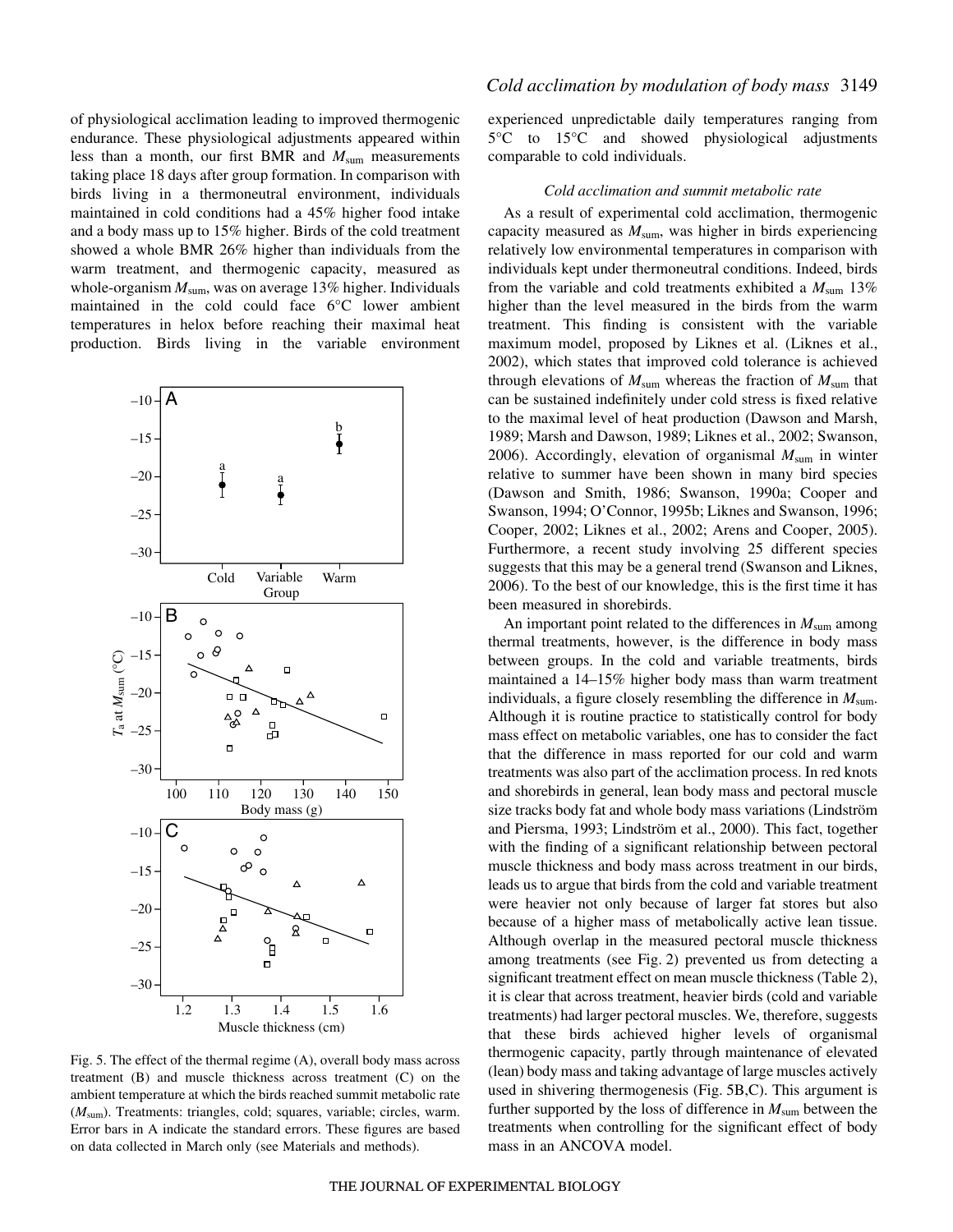# *Does cold acclimation induce higher maintenance costs?*

Although muscle mass represents a large proportion of lean body mass [22.7% in captive *islandica* knots (Piersma et al., 1996)], at rest these organs consume relatively small amounts of energy compared to other internal organs (Rolfe and Brown, 1997; Else and Hulbert, 1985). Their effect on BMR, when detected, is therefore only due to the disproportion in mass relative to other organs (see Weber and Piersma, 1996). Indeed, BMR variability is frequently found to reflect the size of other metabolically active organs [see table 1 (Piersma, 2002)], with specific organs that relate to BMR differing through time or physiological state (Vézina and Williams, 2005). Several studies on birds showed positive correlations between BMR and the mass of organs involved in digestive function, notably the liver, intestine, stomach, gizzard and kidney (Bech and Ostnes, 1999; Chappell et al., 1999; Burness et al., 1998; Hammond et al., 2000; Williams and Tieleman, 2000; Vézina and Williams, 2003). The masses of the heart and, in some cases, pectoral muscles and lungs, have also been related to variations in BMR (Daan et al., 1990; Weber and Piersma, 1996; Chappell et al., 1999; Hammond et al., 2000; Vézina and Williams, 2003). The general interpretation of these relationships is that energetically challenged animals respond by adjusting their phenotype through a reorganization of internal organs in size and/or metabolic intensity, to be able to supply the demand (Kersten and Piersma, 1987). Since some internal organs have a high level of energy consumption, a relatively small change in their size is likely to have a disproportionate impact on overall, resting, energy consumption.

In the present study, birds living in a cold environment exhibited a 26% higher BMR compared with individuals maintained at thermoneutrality. This difference between treatments was still significant, although reduced to 14%, when controlling for the effect of body mass. Thus, for a given body mass, birds living in the cold had a higher BMR. Elevations in BMR in response to cold climate, whether in experimental or natural conditions have been reported before (Weathers and Caccamise, 1978; Swanson, 1991a; Cooper and Swanson, 1994; Liknes and Swanson, 1996; Williams and Tieleman, 2000; Cooper, 2002; Klaassen et al., 2004; Arens and Cooper, 2005) and shorebirds living at high latitudes are known to exhibit high levels of BMR (Lindström, 1997; Kvist and Lindström, 2001). Therefore, what physiological adjustments lead to elevated BMR in cold acclimatized or acclimated birds?

In a study on desert dwelling hoopoe larks (*Alameon alaudipes*), Williams and Tieleman (Williams and Tieleman, 2000) showed that birds acclimated to a thermal environment of 15°C, in comparison with individuals maintained at 36°C, increased food intake as well as the mass of their liver, intestine, kidney and stomach; organs that were positively correlated to BMR. They concluded that birds living in the cold had to increase food intake to sustain the extra energy demand resulting from the thermostatic cost. This response in turn led to an enlargement of the digestive system resulting in an elevated BMR. In our study, birds of the cold and variable groups obviously experienced high thermostatic costs in comparison with the individuals maintained at thermoneutrality. In the variable and cold treatments, knots consumed 33–45% more *Hydrobia* per bird per day than in the warm treatment. However, our data on gizzard size leads us to think that despite the difference in food intake, birds in cold and variable treatments did not increase the size of their alimentary tract.

In red knots, gizzard size, an indicator of alimentary tract size, has been shown to vary, in a rapid and reversible fashion, with the hardness of the prey and the amount of shell processed (Dekinga et al., 2001; van Gils et al., 2003; van Gils et al., 2005a). If birds exposed to the cold treatment had increased the size of their alimentary tract in response to elevated food intake, we would expect to find increased gizzard sizes to accommodate the elevated *Hydrobia* shell processing. We found no difference in gizzard size between treatments. In fact, the sizes of the gizzards were small for red knots feeding on a natural diet. Measured gizzard height and width both averaged to  $0.96\pm0.03$  cm, which are comparable to gizzard sizes of captive knot kept on a soft trout chow diet for three months (Dietz et al., 1999a; Dietz et al., 1999b), a diet known to result in rapid atrophy of the alimentary tract (Dekinga et al., 2001). Birds from the cold and warm treatment showed similar gizzard size suggesting that both groups maintained the size of their alimentary tract to the minimum despite the difference in energy budgets. We suggest that this discrepancy can be explained by the bird's feeding schedule. In natural conditions, knots have to search for their food on mudflats and are limited, by the tidal cycle, to forage only during the low tide periods, day or night (e.g. van Gils et al., 2005b; van Gils et al., 2006). With *ad libitum* access to food 24 h per day, our birds could afford to eat more often while keeping the instantaneous rate of shell processing at its minimum. This would allow a downsizing of the alimentary tract. Furthermore, given *ad libitum* access to food, it may be preferable to eat more often, to constantly benefit from the heat increment of feeding which is fully used in thermoregulatory compensation in this species (K.M.J., F.V. and T.P., unpublished) rather than to eat a lot but less often. Therefore, we consider it unlikely that the higher BMR found in the birds from the cold and variable treatments resulted from a larger alimentary tract alone.

An alternative explanation to the elevated BMR in birds from the cold and variable treatments is that individuals living in cold conditions maintained a higher total amount of lean tissue or metabolic intensity, leading to elevated energy consumption at rest. These two hypotheses are not mutually exclusive. We found a positive correlation between whole BMR and whole  $M_{\text{sum}}$ . However, performing the analysis on mass residuals showed independence between these variables suggesting that the amount of lean tissue is the main cause for this correlation. Furthermore, as was previously found in the bobwhite (*Colinus viginianus*) (Swanson and Weinacht, 1997), *M*sum is not repeatable when controlling for body mass, further highlighting the effect of the amount of metabolic tissue on variations in  $M_{\text{sum}}$ . We suggest that the increase in thermogenic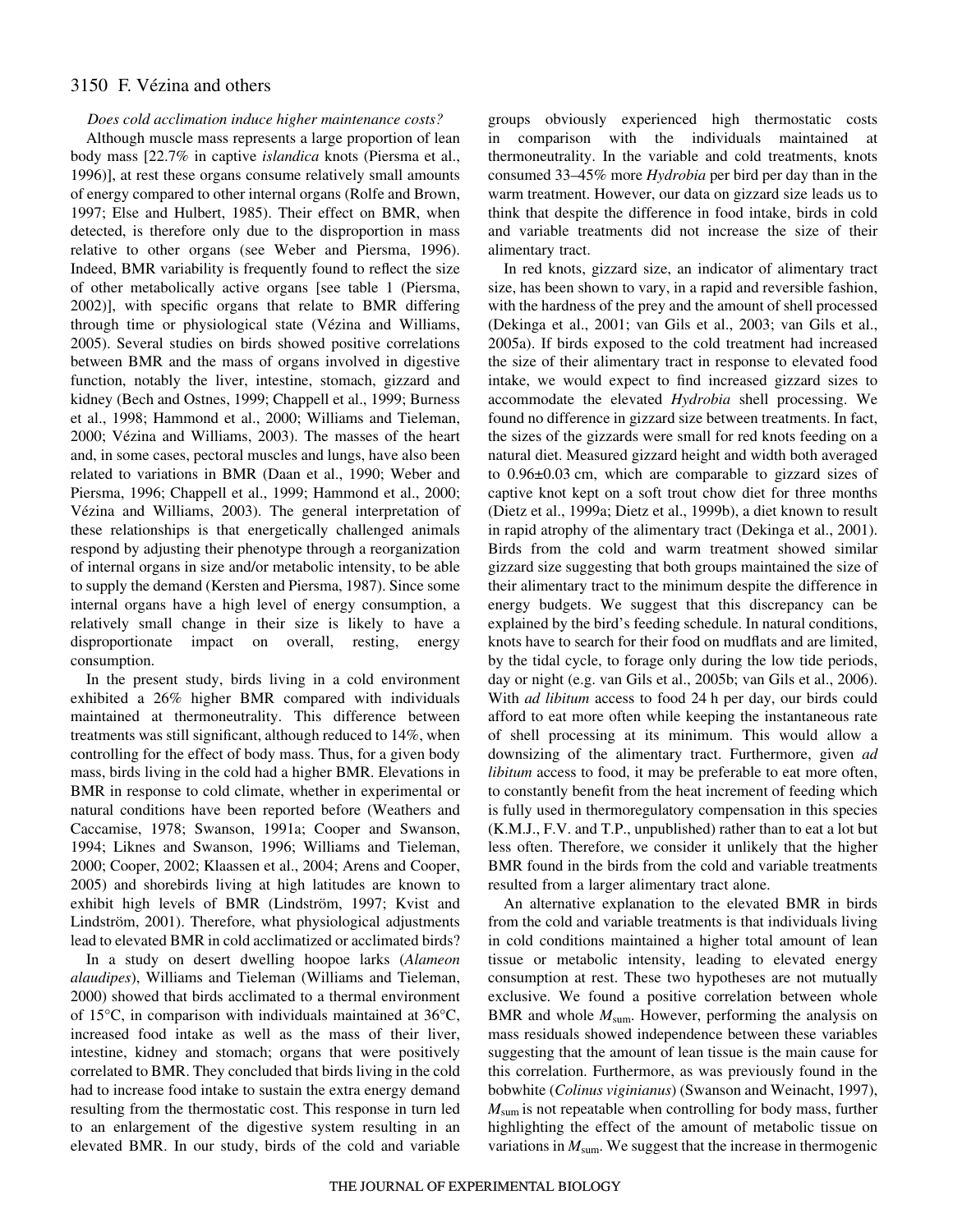capacity in birds from the cold treatment is achieved through an increase in the amount of muscular tissue linked to the elevated body mass, but that the rise in BMR reflects responses of other physiological systems to the life in the cold. For example, the size of the liver and kidney, both considered as highly metabolically active organs (Martin and Fuhrman, 1955; Else and Hulbert, 1985; Scott and Evans, 1992), have been reported to increase in cold acclimatized or acclimated mammals and birds, in some cases in association with elevated food intake (Pekas, 1991; Swanson, 1991b; Yahav et al., 1998; Williams and Tieleman, 2000; Villarin et al., 2003). The liver has a known thermogenic role in animals living in the cold. This has been demonstrated either by a direct response to cold stimuli through an increase in its heat production (Baconnier et al., 1979; Bobyleva et al., 2000; Dewasmes et al., 2003) or as an elevation in its oxidative capacity (Goglia et al., 1993; Villarin et al., 2003). Villarin et al. even argued that this organ could play an active thermogenic role during acute cold stress and has the potential to generate as much as 44% of the total heat produced during *M*sum in cold acclimated marsupial *Monodelphis domestica* (Villarin et al., 2003). The liver, with the kidney and small intestine, account for 60% of the visceral and 30% of total heat production in young fasted swine (Pekas, 1991). Our findings, together with the evidence discussed above, suggests that in response to life in the cold and the elevation in food intake, an increase in mass or metabolic intensity of some visceral organs other than the alimentary tract, most likely the liver, are responsible for the elevation in BMR noted in our cold acclimated birds.

## *Reserve capacity*

Given that  $M_{\text{sum}}$  reflects the sub-maximal sustainable level of heat production, one can ask at what ambient temperatures would cold and warm acclimated knots reach their sustainable limit of heat loss compensation? How much thermoregulatory reserve capacity would cold acclimatization provide to wild knots? Empirically measuring sustainable thermogenic capacity would be technically challenging. However, we showed that BMR and  $M_{\text{sum}}$  are positively correlated across treatment in our birds and, although changes in these variables may reflect variation in different body components, a higher BMR is nevertheless associated with an increased capacity to produce heat. Furthermore, metabolic expansibility was independent of treatment, highlighting the covariation between BMR and *M*sum. Therefore, we can use our BMR data as a yardstick to infer the physiological limit (Piersma, 2002), i.e. the sustained metabolic ceiling, and put our findings in their ecological context (e.g. Drent and Daan, 1980).

Decades of studies of bird and mammal ecological energetics suggests that the physiological ceiling to sustained metabolic rates ranges from 1.6 to 6.9 times BMR (Peterson et al., 1990; Hammond and Diamond, 1997). More specifically, five times BMR appears to be the level reached by red knots (Piersma, 2002). Metabolic rates corresponding to five times BMR in warm and cold acclimated birds is 4.10 W and 5.15 W, respectively. These numbers correspond to 64.8% and 72.2%

# *Cold acclimation by modulation of body mass* 3151

of the respective warm and cold *M*sum. We calculated the ambient temperature in a natural environment that would be necessary to generate such levels of heat production using the equation describing metabolic rate below thermoneutrality,  $M = C(T_b - T_a)$  (Herreid and Kessel, 1967; Schleucher and Withers, 2001) and solving for  $T_a$ . In this equation *M* is metabolic rate, C is thermal conductance,  $T_b$  and  $T_a$  are body and ambient temperatures, respectively. We assumed that the birds remain normothermic at five times BMR (*T*b=42.7±0.2°C; A. Gustowska, K. M. Jalvingh, F. Vézina, T. Piersma, unpublished) and, since wintering knots live in a windy environment (Kersten and Piersma, 1987), we used thermal conductance measured by Wiersma and Piersma (Wiersma and Piersma, 1994) for *islandica* red knots experiencing a wind speed of  $1 \text{ m s}^{-1}$  (0.055 W/°C). In such conditions, to maintain normothermy, birds acclimated to a thermoneutral environment would consume an amount of energy equivalent to five times BMR when exposed to –31.8°C (Fig. 6A). Conversely, to reach this physiological ceiling, cold acclimated birds would have to face an ambient temperature of  $-50.9$ °C (Fig. 6A). It is important to realize here that these, somewhat unrealistic, values correspond to the ambient temperatures that would generate a level of thermogenic heat production equal to the physiological metabolic ceiling and, therefore, this calculation exercise *excludes* any other activities that are part of the normal daily energy budget. Furthermore, wintering *islandica* knots routinely face wind speed higher than  $1 \text{ m s}^{-1}$  (monthly average wind speed between 1971 and 2000 varied between 5.11 m s<sup>-1</sup> in August and 7.11 m s<sup>-1</sup> in January in the south Wadden Sea, Royal Netherlands Meteorological Institute, Den Helder station). Since the effect of wind on heat loss increases with wind speed and is even more pronounced at colder temperatures (Webster and Weathers, 1988), faster wind would increase the slope in Fig. 6A and therefore the metabolic ceiling would be attained at warmer temperatures.

Based on monthly ambient temperature recorded over 29 years (1971 to 2000) in the southern Dutch Wadden Sea (Royal Netherlands Meteorological Institute, Den Helder station), the coldest month of the year is February, with  $T_a$ averaging 3°C. The lowest monthly average for February is  $-3.5^{\circ}$ C with acute but rare cold spells that can reach  $-18.8^{\circ}$ C. On average, the cold season includes 29 days with  $T_a$  below 0°C comprising 6 days with  $T_a$  below –5°C and 2 days with  $T_a$ below  $-10^{\circ}$ C. Calculating heat production at a  $T_a$  of  $3^{\circ}$ C indicates that red knots would experience an average thermoregulatory cost of 2.18 W in February, which represents 42.3% of the physiological ceiling in cold acclimated birds but 53.2% of this same ceiling in thermoneutral individuals (Fig. 6B). At  $-5^{\circ}$ C, the thermoregulatory cost increases to  $2.62$  W and represents  $50.9\%$  of the ceiling value in coldacclimated birds whereas heat production is raised to 63.9% of maximal sustained metabolic rate in individuals acclimated to thermoneutral conditions. At this  $T_a$ , with 1.43 W of energy left for other activities such as flying and foraging before reaching maximal sustained metabolic rate, it is likely that warm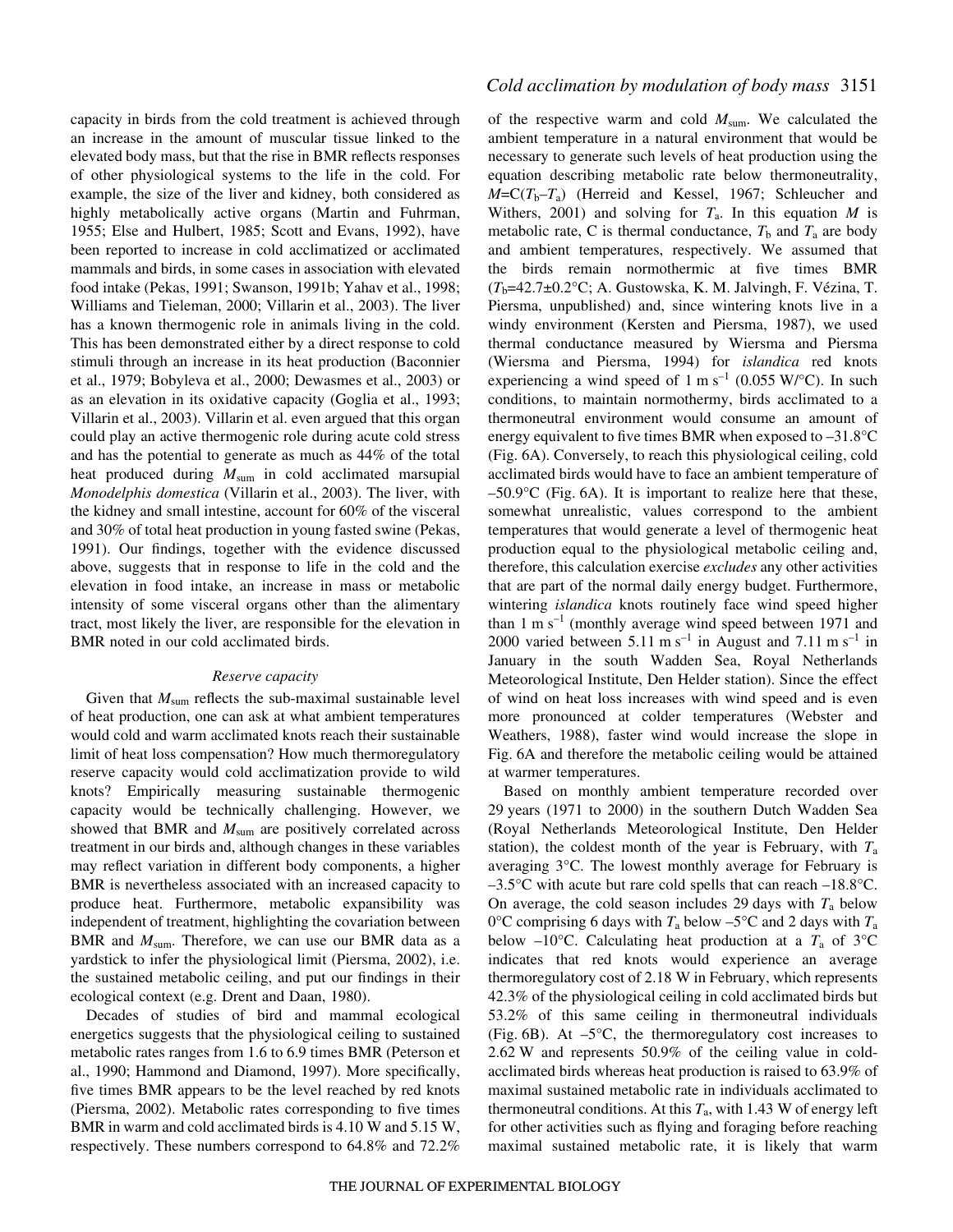acclimated birds could not balance their budget throughout winter without experiencing fitness consequences; foraging and digestive processing alone adds up to a net cost of 1.68·W in knots maintained at thermoneutrality (Piersma et al., 2003). Although locomotor and digestive activity do provide compensatory heat (e.g. Bruinzeel and Piersma, 1998; Bech and Praesteng, 2004), cold acclimatization in wild birds is certainly allowing more energy space to buffer the effect of sudden cold spells on daily energy expenditure. Our analysis



Fig. 6. Graphical representation of the effect of cold acclimation on the sustainable ambient temperatures. (A) Assuming that a values of  $5 \times$  BMR represents an acceptable metabolic ceiling to heat production, and that the totality of the energy is spent in thermoregulation, then birds acclimated to our cold condition would have to face a temperature of -50.9°C to reach their ceilings. Warmacclimated birds would attain this limit at –31.8°C. These values correspond to 72.2% and 64.8% of the maximal thermogenic capacity for cold- and warm-acclimated birds, respectively. Also shown is the equivalent heat production necessary to face the lowest average ambient temperature, 3°C, in the south Wadden Sea. (B) The energy expenditure needed to maintain a normothermic state under various ambient temperature faced by wintering *islandica* knots in the Wadden Sea. At 3°C, thermoregulatory costs accounts for 53.2% and 42.3% of the metabolic ceiling for warm and cold acclimated birds respectively. At –5°C, birds from the cold treatment would spend 50.9% of their sustainable energy expenditure in thermoregulation whereas individuals from the warm treatment would use 63.9% of sustainable metabolic rate in thermoregulation. These values are based on conductance estimates for a wind of  $1 \text{ m s}^{-1}$  measured by Wiersma and Piersma (Wiersma and Piersma, 1994). See text for more details.

suggests that physiological changes associated with cold acclimation in *islandica* knots and leading to a relatively slight 15% heavier body mass [knots can nearly double their body mass when preparing for long distance flight (Piersma, 2002; Piersma et al., 2005)] is enough to provide a significant safety margin in the capacity to compensate heat loss for extended periods of time (Diamond, 1998). These physiological features present evident advantages for survival in the cold.

In summary, it appears that red knots responds to different thermal conditions mainly through modulation of body mass. Different components of lean body mass may affect  $M_{\text{sum}}$ and/or BMR, resulting in a constant metabolic expansibility and leading to a general upregulation of metabolism in the cold. As shown for the first time in birds, there is a significant correlation between BMR and  $M_{\text{sum}}$  at the intraspecific level but this relationship is due to the underlying effect of body mass. The time scale over which red knots modulates lean body mass in response to cold acclimatization and unpredictable cold temperatures (Kelly et al., 2002) remains to be investigated.

We are grateful to Jan Drent, Irene Tieleman, Debbie Buehler and the shorebird/benthos group at the Marine Ecology and Evolution department at NIOZ for helpful discussions on the ideas presented in this paper. We also wish to thank David Swanson who kindly reviewed an early version of this manuscript. Wouter Vahl and Jaap van der Meer provided judicious help with statistics and Dick Visser kindly drew the figures. This research was funded through an operating grant from NIOZ to T.P. and post-doctoral funding to F.V. from the Natural Sciences and Engineering Research Council of Canada.

## **References**

- **Arens, J. R. and Cooper, S. J.** (2005). Metabolic and ventilatory acclimatization to cold stress in house sparrows (*Passer domesticus*). *Physiol. Biochem. Zool*. **78**, 579-589.
- **Aschoff, J. and Pohl, H.** (1970). Rhythmic variations in energy metabolism. *Fed. Proc.* **29**, 1541-1552.
- **Baconnier, P., Benchetrit, G. and Tanche, M.** (1979). Liver heat-production and temperature regulation in the anesthetized dog. *Am. J. Phys*. **237**, R334- R339.
- **Baker, A. J., Piersma, T. and Greenslade, A. D.** (1999). Molecular vs. phenotypic sexing in red knots. *Condor* **101**, 887-893.
- **Bartholomew, G. A., Vleck, D. and Vleck, C. M.** (1981). Instantaneous measurements of oxygen consumption during pre-flight warm-up and post-flight cooling in sphingid and saturniid moths. *J. Exp. Biol.* **90**, 17- 32.
- **Bech, C. and Ostnes, J. E.** (1999). Influence of body composition on the metabolic rate of nestling European shags (*Phalacrocorax aristotelis*). *J. Comp. Physiol*. **169**, 263-270.
- **Bech, C. and Praesteng, K. E.** (2004). Thermoregulatory use of heat increment of feeding in the tawny owl (*Strix aluco*). *J. Therm. Biol*. **29**, 649- 654.
- **Blem, C. R.** (1984). Ratios in avian physiology. *Auk* **101**, 153-155.
- **Bobyleva, V., Pazienza, L., Muscatello, U., Kneer, N. and Lardy, H.** (2000). Short-term hypothermia activates hepatic mitochondrial snglycerol-3-phosphate dehydrogenase and thermogenic systems. *Arch. Biochem. Biophys*. **380**, 367-372.
- **Broggi, J., Orell, M., Hohtola, E. and Nilson, J. A.** (2004). Metabolic response to temperature variation in the great tit: an interpopulation comparison. *J. Anim. Ecol.* **73**, 967-972.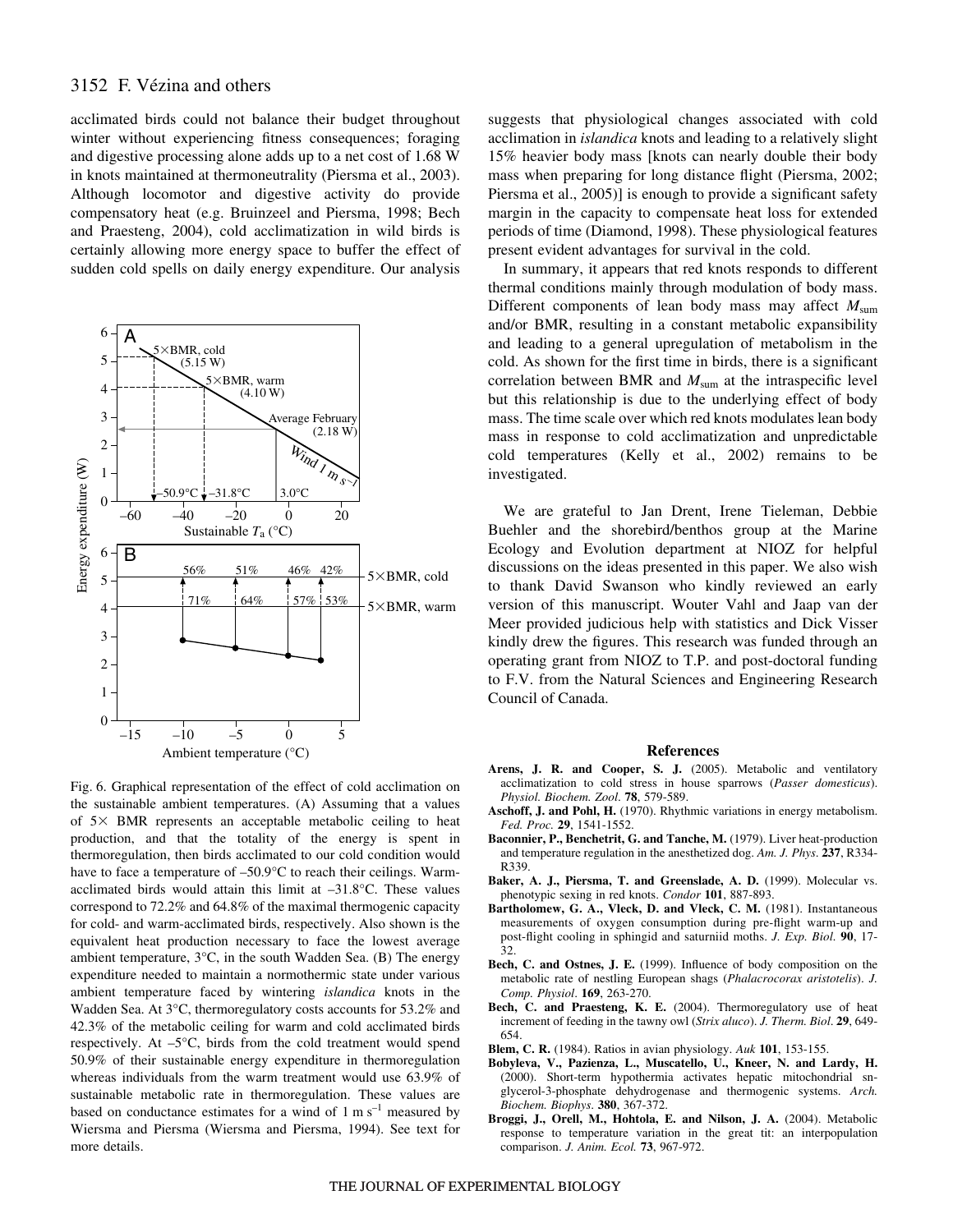- **Bruinzeel, L. W. and Piersma, T.** (1998). Cost reduction in the cold: heat generated by terrestrial locomotion partly substitutes for thermoregulation costs in knots *Calidris canutus*. *Ibis* **140**, 323-328.
- **Burness, G. P., Ydenberg, R. C. and Hochachka, P. W.** (1998). Interindividual variability in body composition and resting oxygen consumption rate in breeding tree swallows, *Tachycineta bicolor*. *Physiol. Zool*. **71**, 247-256.
- **Carey, C., Marsh, R. L., Bekoff, A., Johnston, R. M. and Olin, M.** (1989). Enzyme activities in muscles of seasonally acclimatized house finches. In *Physiology of Cold Adaptation in Birds* (ed. C. Bech and R. E. Reinertsen), pp. 95-104. New York: Plenum Press.
- **Chappell, M. A., Bech, C. and Buttemer, W. A.** (1999). The relationship of central and peripheral organ masses to aerobic performance variation in house sparrows. *J. Exp. Biol.* **202**, 2269-2279.
- **Christians, J. K.** (1999). Controlling for body mass effects: is part-whole correlation important? *Physiol. Biochem. Zool*. **72**, 250-253.
- **Cooper, S. J.** (2002). Seasonal metabolic acclimatization in mountain chickadees and juniper titmice. *Physiol. Biochem. Zool.* **75**, 386-395.
- **Cooper, S. J. and Swanson, D. L.** (1994). Seasonal acclimatization of thermoregulation in the black-capped chickadee. *Condor* **96**, 638-646.
- **Daan, S., Masman, D. and Groenewold, A.** (1990). Avian basal metabolic rates: their association with body composition and energy expenditure in nature. *Am. J. Physiol*. **259**, R333-R340.
- **Davidson, N. C. and Wilson, J. R.** (1992). The migration system of the European wintering knots *Calidris canutus islandica*. *Wader Study Group Bull*. **64**, Suppl. 39-51.
- **Dawson, A. and Marsh, R. L.** (1989). Metabolic acclimatization to cold and season in birds. In *Physiology of Cold Adaptation in Birds* (ed. C. Bech and R. E. Reinertsen), pp. 83-93. New York: Plenum Press.
- **Dawson, A. and Smith, B. K.** (1986). Metabolic acclimatization in the American goldfinch (*Carduelis tristis*). In *Living in the Cold: Physiological and Biochemical Adaptations*. *Proceedings of the 7th International Symposium on Natural Mammalian Hibernation* (ed. H. C. Heller), pp. 427- 434. New York: Elsevier.
- **Dawson, W. R. and O'Connor, T. P.** (1996). Energetic features of avian thermoregulatory response. In *Avian Energetics and Nutritional Ecology* (ed. C. Carey), pp. 85-124. New York: Chapman & Hall.
- **Dekinga, A., Dietz, M. W., Koolhaas, A. and Piersma, T.** (2001). Time course and reversibility of changes in the gizzards of red knots alternately eating hard and soft food. *J. Exp. Biol.* **204**, 2167-2173.
- **Dewasmes, G., Loos, N., Delanaud, S., Ramadan, W. and Dewasmes, D.** (2003). Liver temperature during sleep. *Sleep* **26**, 948-950.
- **Diamond, J. R.** (1998). Evolution of biological safety factors: a cost/benefit analysis. In *Principles of Animal Design, the Optimization and Symmorphosis Debate* (ed. E. R. Weibel, C. R. Taylor and L. Bolis), pp. 21- 35. Cambridge: Cambridge University Press.
- **Dietz, M. W., Dekinga, A., Piersma, T. and Verhulst, S.** (1999a). Estimating organ size in small migrating shorebirds with ultrasonography: an intercalibration exercise. *Physiol. Biochem. Zool*. **72**, 28-37.
- **Dietz, M. W., Piersma, T. and Dekinga, A.** (1999b). Body-building without power training: endogenously regulated pectoral muscle hypertrophy in confined shorebirds. *J. Exp. Biol.* **202**, 2831-2837.
- **Drent, R. H. and Daan, S.** (1980). The prudent parent: energetic adjustments in avian breeding. *Ardea* **68**, 225-252.
- **Dutenhoffer, M. S. and Swanson, D. L.** (1996). Relationship of basal to summit metabolic rate in passerine birds and the aerobic capacity model for evolution of endothermy. *Physiol. Zool*. **69**, 1232-1254.
- **Else, P. L. and Hulbert, A. J.** (1985). Mammals: an allometric study of metabolism at tissue and mitochondrial level. *Am. J. Physiol*. **248**, R415- R421.
- **Freeman, S. and Jackson, W. M.** (1990). Univariate metrics are not adequate to measure avian body size. *Auk* **107**, 69-74.
- **Gessaman, J. A. and Nagy, K. A.** (1988). Energy-metabolism: errors in gasexchange conversion factors. *Physiol. Zool*. **61**, 507-513.
- **Goglia, F., Lanni, A., Duchamp, C., Rouanet, J. L. and Barre, H.** (1993). Effect of cold-acclimation on oxidative capacity and respiratory properties of liver and muscle mitochondria in ducklings, *Cairina moschata*. *Comp. Biochem. Physiol*. **106B**, 95-101.
- **Hails, C. J.** (1983). The metabolic-rate of tropical birds. *Condor* **85**, 61-65.
- **Hammond, K. A. and Diamond, J.** (1997). Maximal sustained energy budgets in humans and animals. *Nature* **386**, 457-462.
- **Hammond, K. A., Chappell, M. A., Cardullo, R. A., Lin, R.-S. and Johnsen, T. S.** (2000). The mechanistic basis of aerobic performance variation in red junglefowl. *J. Exp. Biol.* **203**, 2053-2064.
- Hart, J. S. (1962). Seasonal acclimatization in four species of small wild birds. *Physiol. Zool*. **35**, 224-236.
- **Hayes, J. P.** (2001). Mass-specific and whole-animal metabolism are not the same concept. *Physiol. Biochem. Zool*. **74**, 147-150.
- **Herreid, C. F. and Kessel, B.** (1967). Thermal conductance in birds and mammals. *Comp. Biochem. Physiol*. **21**, 405-414.
- **Hohtola, E.** (2004). Shivering thermogenesis in birds and mammals. In *Life in the Cold: Evolution, Mechanisms, Adaptation, and Application. 12th International Hibernation Symposium* (ed. B. M Barnes and H. V. Carey), pp. 241-252. Fairbanks: Institute of Arctic Biology, University of Alaska.
- **Kelly, J. P., Warnock, N., Page, G. W. and Weathers, W. W.** (2002). Effects of weather on daily body mass regulation in wintering dunlin. *J. Exp. Biol.* **205**, 109-120.
- **Kersten, M. and Piersma, T.** (1987). High-levels of energy-expenditure in shorebirds – metabolic adaptations to an energetically expensive way of life. *Ardea* **75**, 175-187.
- **Kersten, M., Bruinzeel, L. W., Wiersma, P. and Piersma, T.** (1998). Reduced basal metabolic rate of migratory waders wintering in coastal Africa. *Ardea* **86**, 71-80.
- **Klaassen, M., Oltrogge, M. and Trost, L.** (2004). Basal metabolic rate, food intake, and body mass in cold- and warm-acclimated garden warblers. *Comp. Biochem. Physiol*. **137A**, 639-647.
- **Kvist, A. and Lindström, Å.** (2001). Basal metabolic rate in migratory waders: intra-individual, intraspecific, interspecific and seasonal variation. *Funct. Ecol*. **15**, 465-473.
- Lessells, C. M. and Boag, P. T. (1987). Unrepeatable repeatabilities: a common mistake. *Auk* **104**, 116-121.
- **Liknes, E. T. and Swanson, D. L.** (1996). Seasonal variation in cold tolerance, basal metabolic rate, and maximal capacity for thermogenesis in white-breasted nuthatches *Sitta carolinensis* and downy woodpeckers *Picoides pubescens*, two unrelated arboreal temperate residents. *J. Avian Biol*. **27**, 279-288.
- **Liknes, E. T., Scott, S. M. and Swanson, D. L.** (2002). Seasonal acclimatization in the American goldfinch revisited: to what extent do metabolic rates vary seasonally? *Condor* **104**, 548-557.
- **Lindström, Å.** (1997). Basal metabolic rates of migrating waders in the Eurasian Arctic. *J. Avian Biol.* **28**, 88-92.
- **Lindström, Å. and Klaassen, M.** (2003). High basal metabolic rates of shorebirds while in the arctic: a circumpolar view. *Condor* **105**, 420-427.
- **Lindström, Å. and Piersma, T.** (1993). Mass changes in migrating birds–the evidence for fat and protein storage reexamined. *Ibis* **135**, 70-78.
- **Lindström, Å., Kvist, A., Piersma, T., Dekinga, A. and Dietz, M. W.** (2000). Avian pectoral muscle size rapidly tracks body mass changes during flight, fasting and fuelling. *J. Exp. Biol.* **203**, 913-919.
- **Marsh, R. L. and Dawson, W. R.** (1982). Substrate metabolism in seasonally acclimatized american goldfinches. *Am. J. Physiol*. **242**, R563-R569.
- **Marsh, R. L. and Dawson, W. R.** (1989). Energy substrates and metabolic acclimatization in small birds. In *Physiology of Cold Adaptation in Birds* (ed. C. Bech and R. E. Reinertsen), pp. 105-114. New York: Plenum Press.
- **Martin, A. W. and Fuhrman, F. A.** (1955). The relationship between summated tissue respiration and metabolic rate in the mouse and dog. *Physiol. Zool*. **28**, 18-34.
- **O'Connor, T. P.** (1995a). Seasonal acclimatisation of lipid mobilisation and catabolism in hose finches (*Carpodacus mexicanus*). *Physiol. Zool*. **68**, 985- 1005.
- **O'Connor, T. P.** (1995b). Metabolic characteristics and body composition in house finches: effects of seasonal acclimatization. *J. Comp. Physiol. B* **165**, 298-305.
- **O'Connor, T. P.** (1996). Geographic variation in metabolic seasonal acclimatization in house finches. *Condor* **98**, 371-381.
- Packard, G. C. and Boardman, T. J. (1988). The misuse of ratio, indices, and percentages in ecophysiological research. *Physiol. Zool*. **61**, 1-9.
- Packard, G. C. and Boardman, T. J. (1999). The use of percentages and size-specific indices to normalize physiological data for variation in body size: wasted time, wasted effort? *Comp. Biochem. Physiol*. **122A**, 37-44.
- **Pekas, J. C.** (1991). Specific-heat output (Sho) of visceral organs tissues the hypothesis and 1st estimations. *Growth Dev. Aging* **55**, 67-80.
- Peterson, C. C., Nagy, K. A. and Diamond, J. (1990). Sustained metabolic scope. *Proc. Natl. Acad. Sci. USA* **87**, 2324-2328.
- **Piersma, T.** (1994). *Close to the Edge: Energetic Bottlenecks and the Evolution of Migratory Pathways in Knots.* PhD thesis, Uitgeverij Het Open Boek, Den Burg, Texel, The Netherlands.
- **Piersma, T.** (2002). Energetic bottlenecks and other design constraints in avian annual cycles. *Integr. Comp. Biol*. **42**, 51-67.